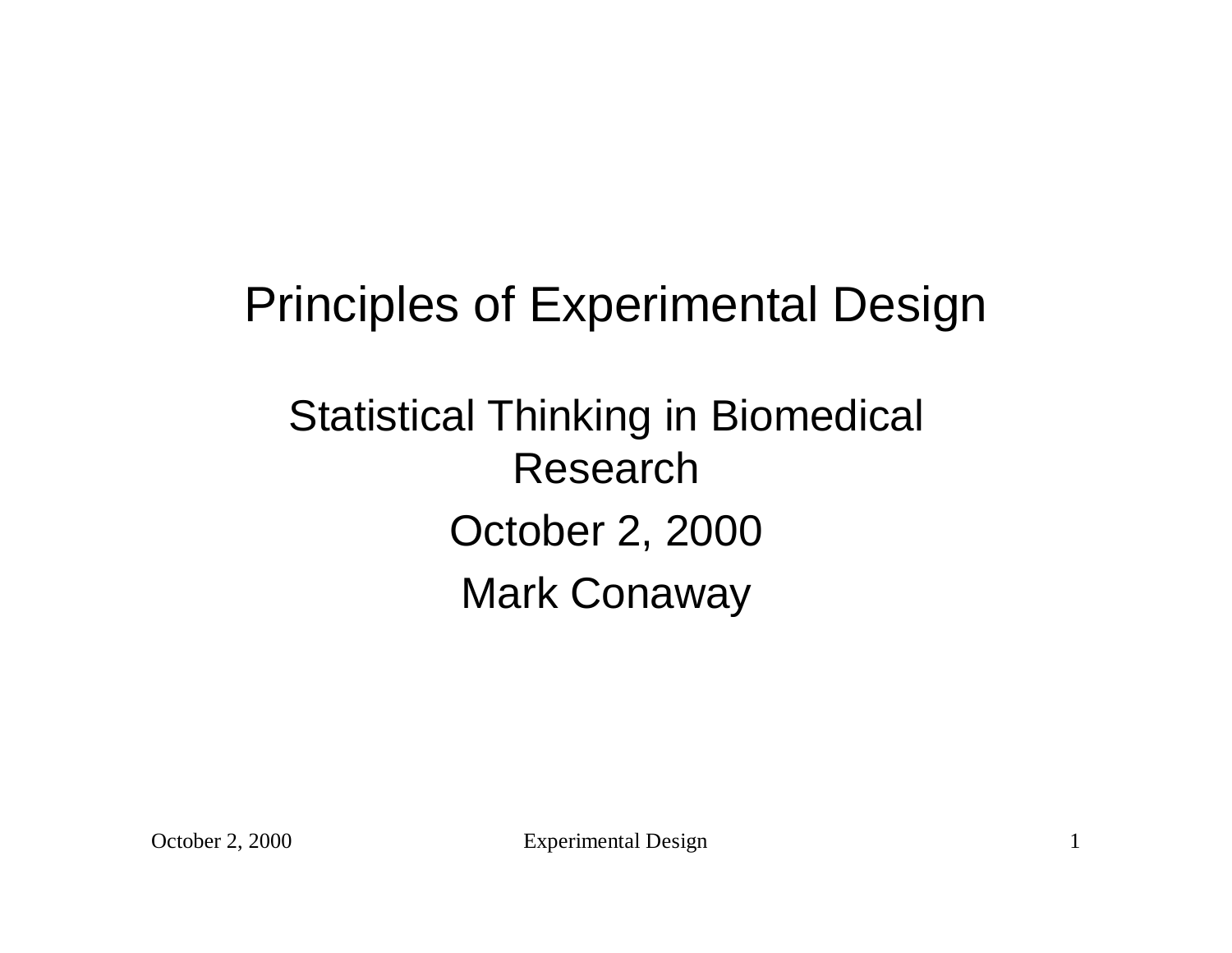# Use examples to illustrate principles

#### • Reference:

Maughan et al. (1996) Effects of Ingested Fluids on Exercise Capacity and on Cardiovascular and Metabolic Responses to Prolonged Exercise in Man. *Experimental Physiology*, **81**, 847-859.

- From paper summary
	- "The present study examined the effects of ingestion of water and two dilute glucoseelectrolyte drinks on exercise performance and …<br>……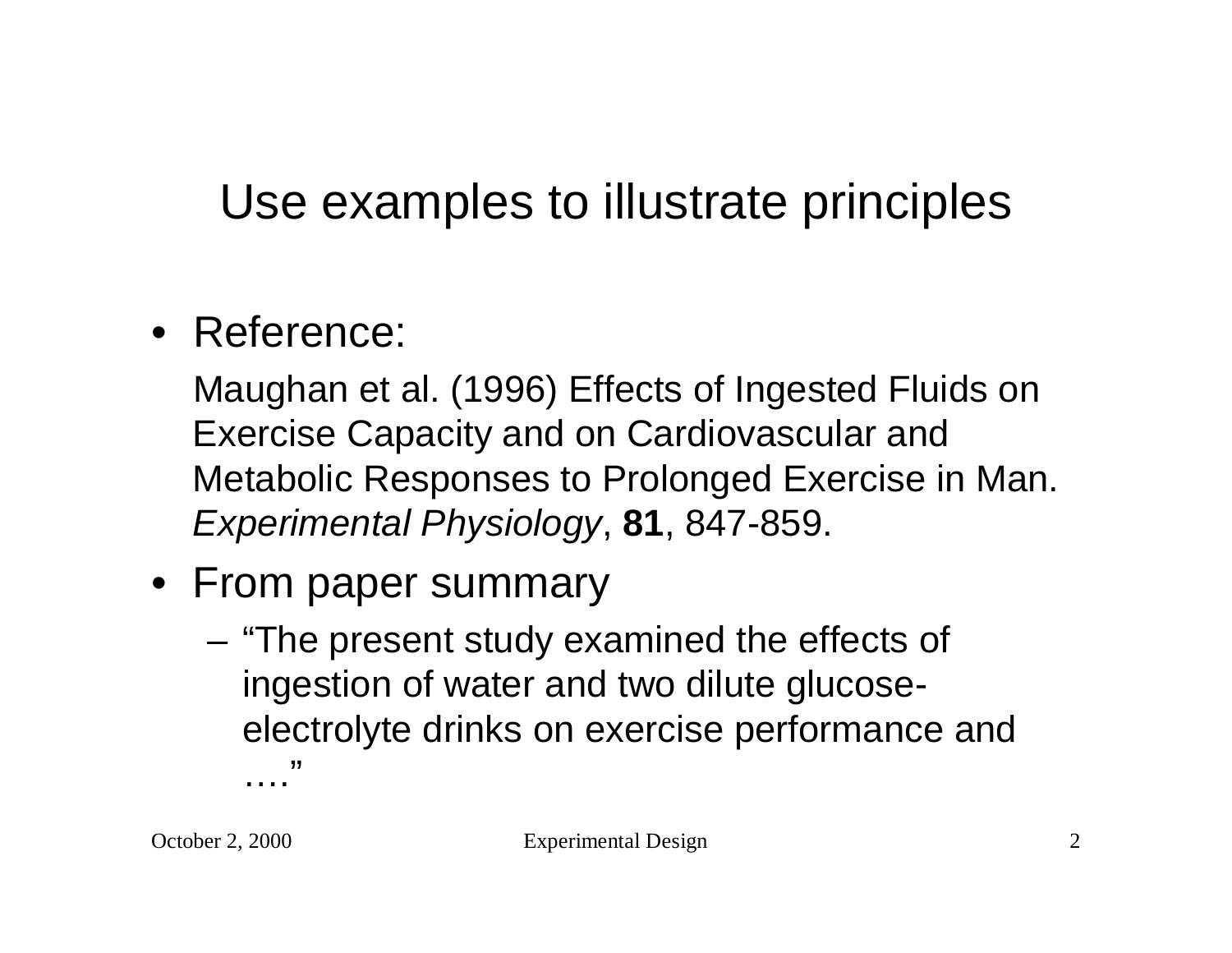# Process of Experimental Design

- What's the research question?
	- effect on exercise capacity...
- What treatments to study?
	- control group (no liquid intake) vs water vs 2 types of dilute glucose-electrolyte solutions
- What are the levels of the treatments?
	- Paper describes exact composition of solutions
- How to measure the outcome of interest
	- Exercise capacity: time to exhaustion on stationary cycle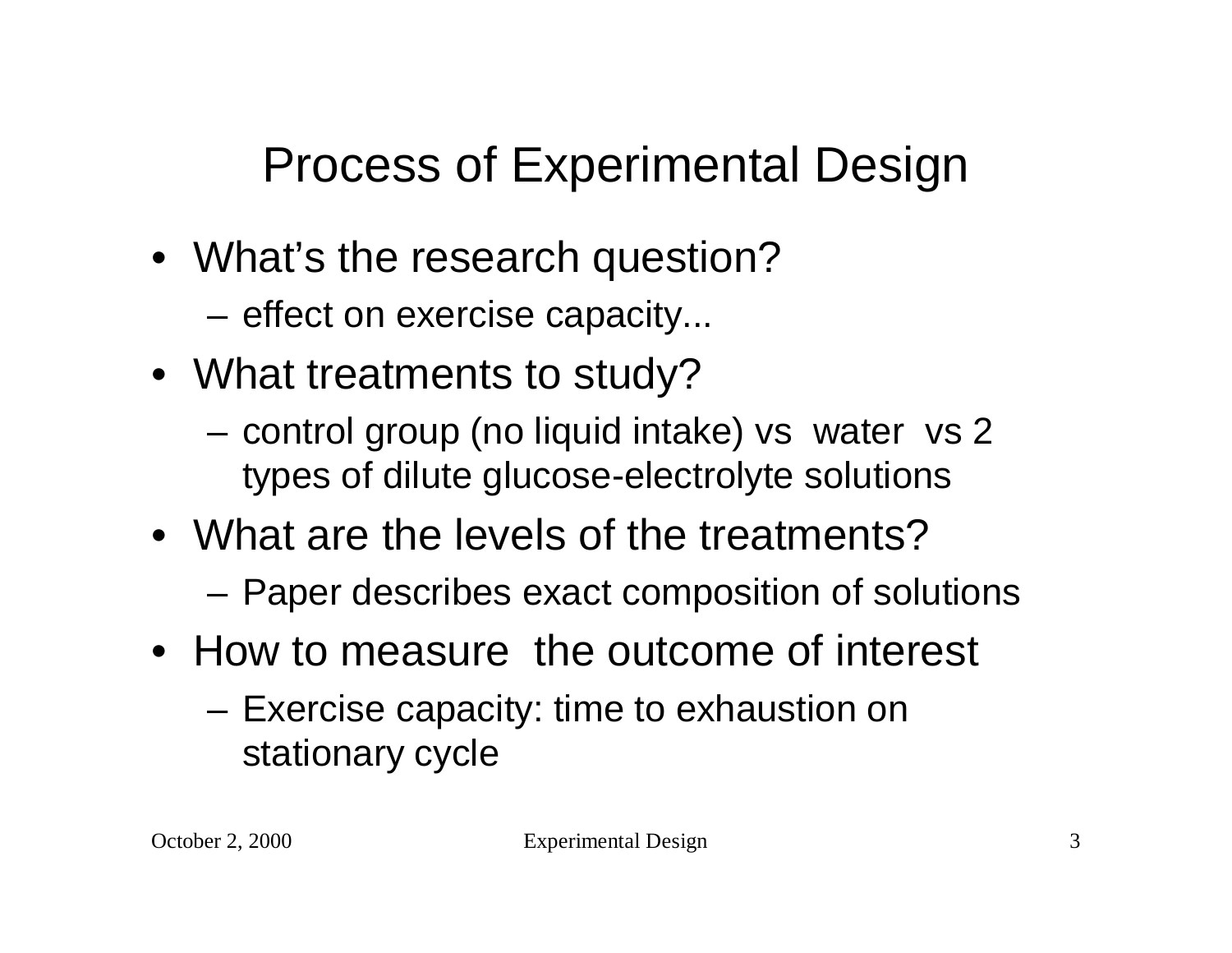# Entire Process of Experimental Design

- Process of design relies heavily on researchers' knowledge of the field, though statistical principles can help
	- Do we need a "no liquid" control group?
	- Is "time to exhaustion" a valid measure of exercise capacity?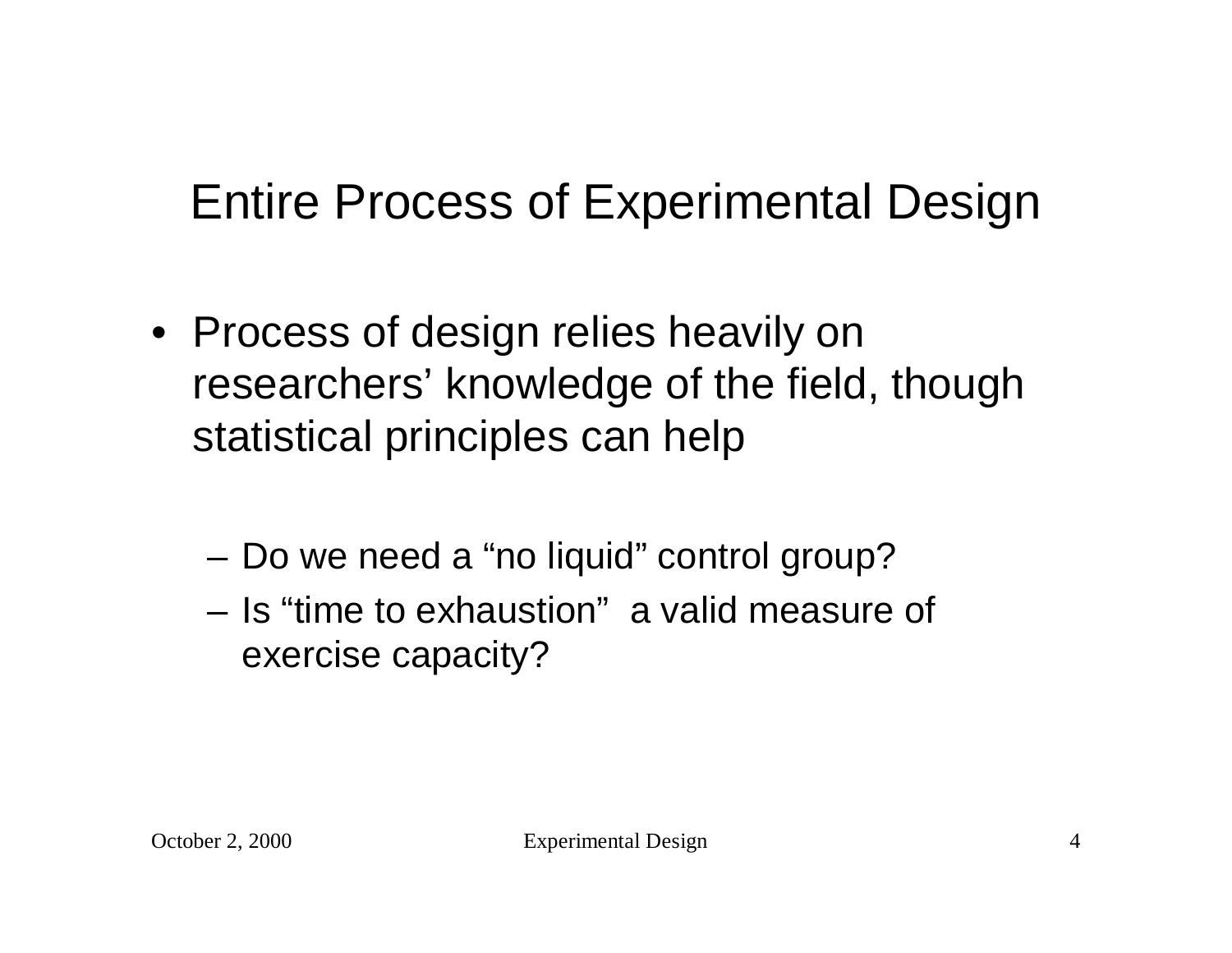# Statistical DOE: Allocate treatments to experimental material to...

- Remove systematic biases in the evaluation of the effects of the treatments
	- "unbiased estimates of treatment effects"
- Provide as much information as possible about the treatments from an experiment of this size
	- "precision"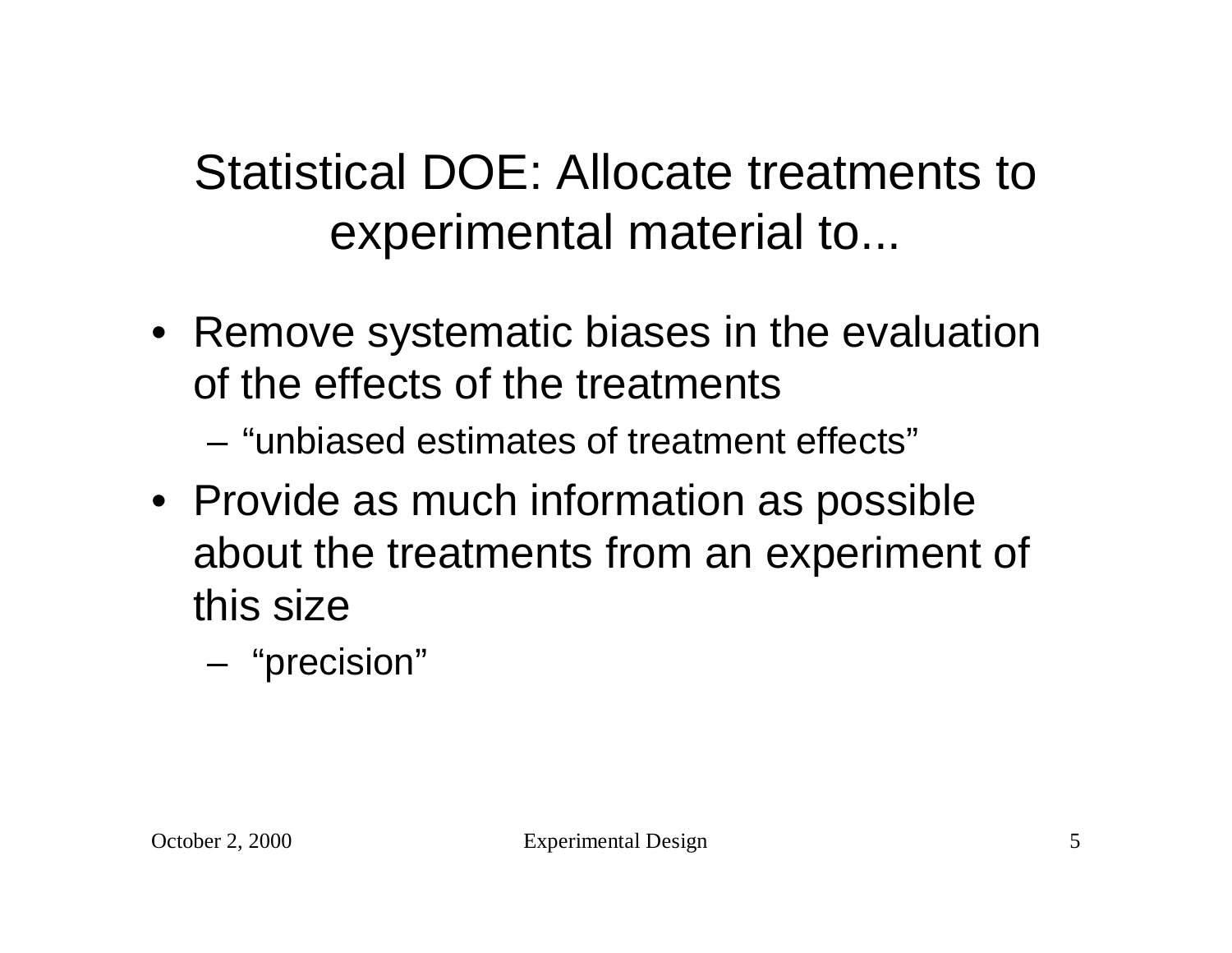# Statistical DOE

- Remove bias, obtain maximum precision, keeping in mind
	- simplicity/feasibility of design
	- natural variation in experimental units
	- generalizability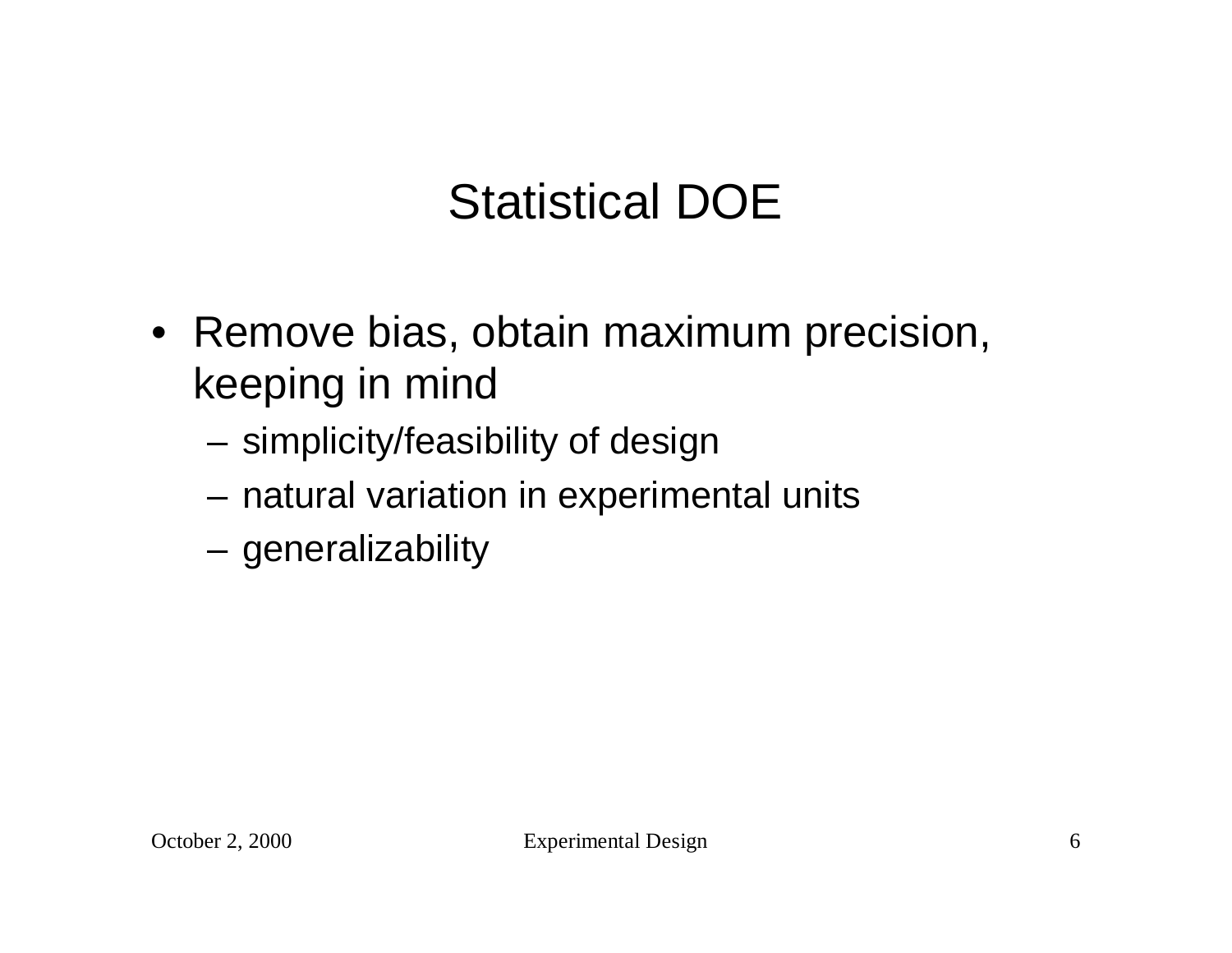Focus on comparative experiments

- Treatments can be allocated to the experimental units by the experimenter
- Other types of studies also have these as goals but:
	- Methods for achieving goals (unbiased estimates, precision) in comparative experiments rely on having treatments under control of experimenter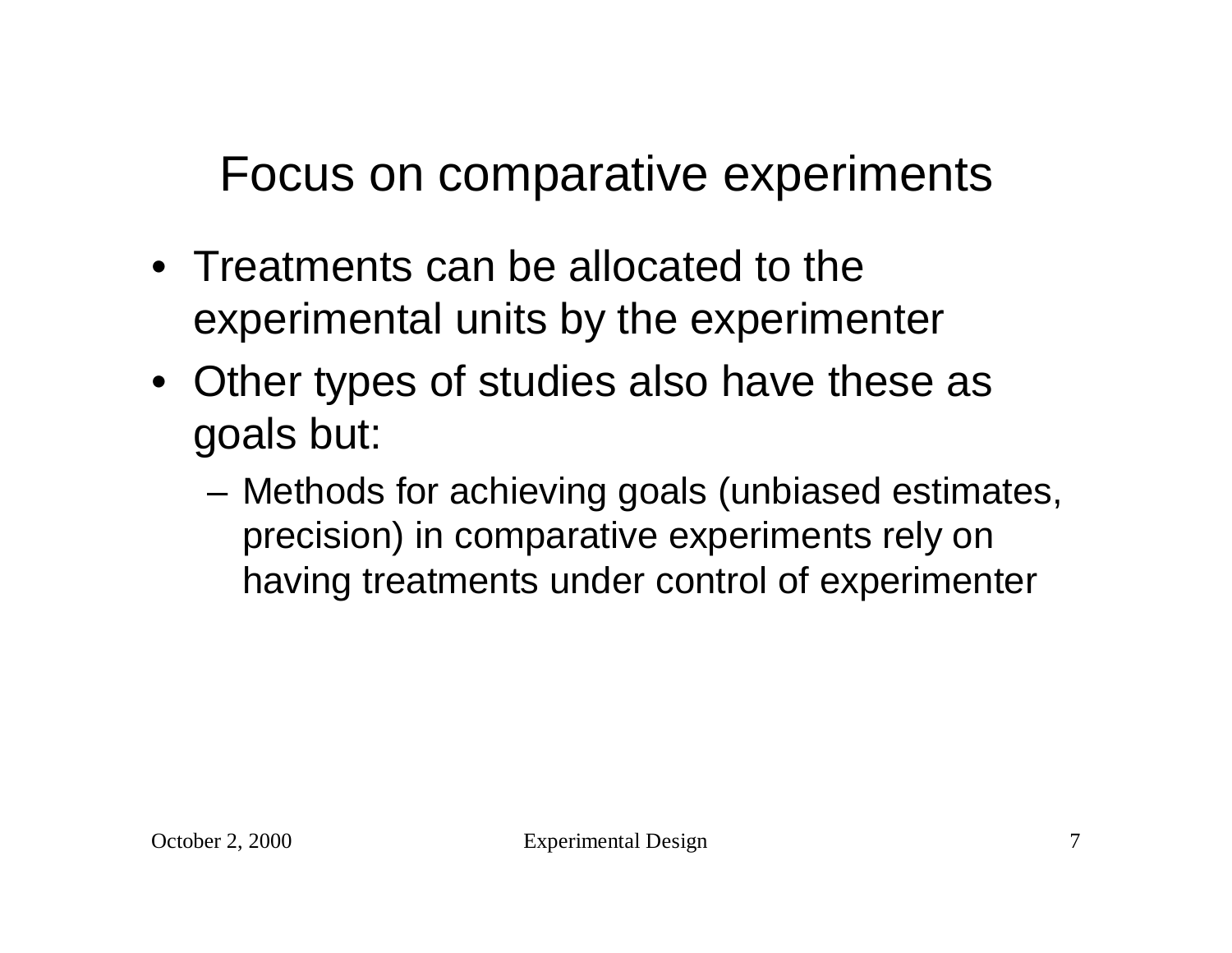#### Back to example

- 4 treatments
	- no water (N)
	- water (W)
	- isotonic glucose-electrolyte(I)
	- hypotonic glucose-electrolyte (H)
- Outcome: time to exhaustion on bike
- Pool of subjects available for study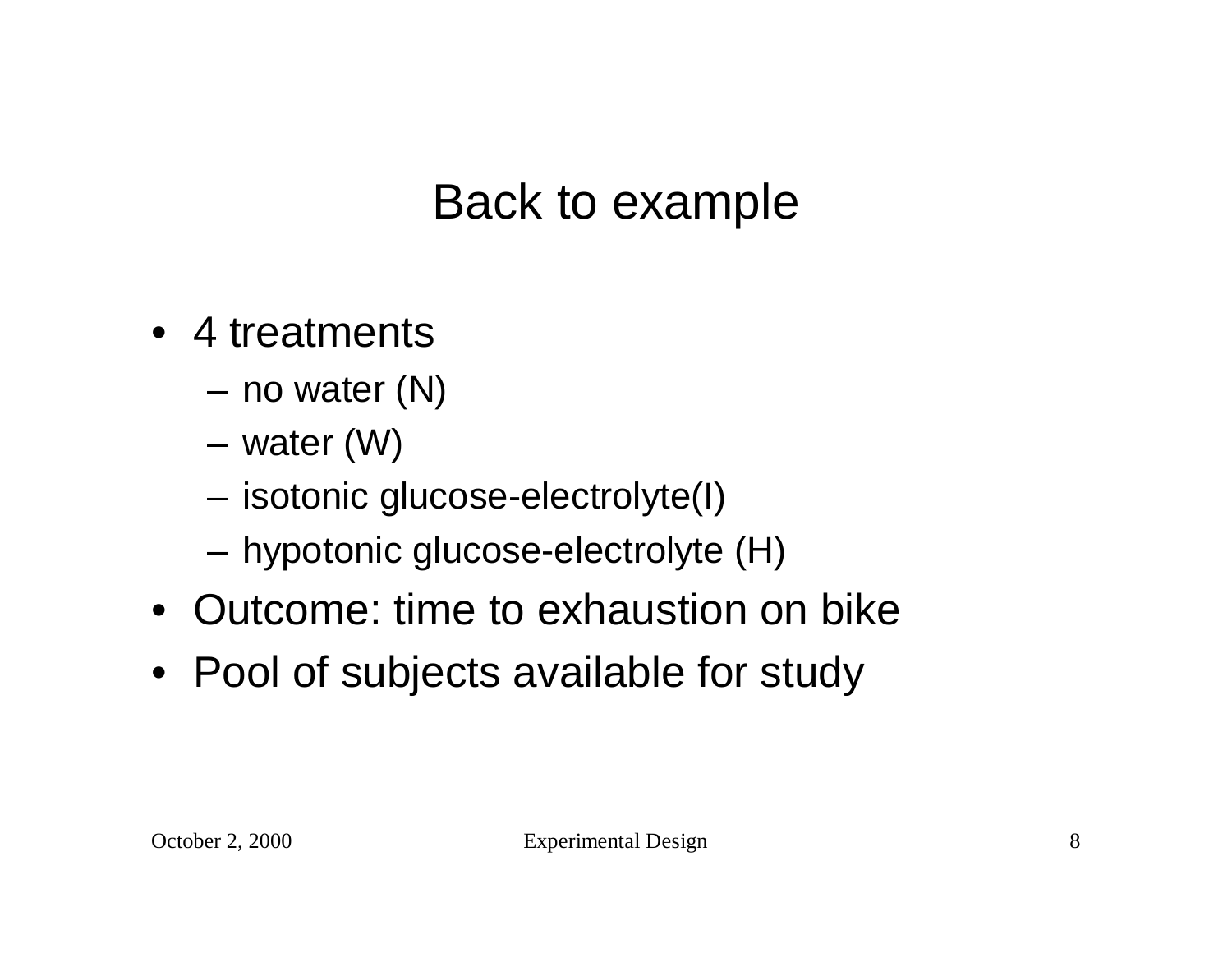## Design 1: subjects select treatment

- Does this method of allocation achieve the goals?
- Possible that this method induces biases in comparisons of treatments
	- e.g. Would "naturally" better athletes choose electrolytes?
	- e.g. Would more competitive athletes choose electrolytes?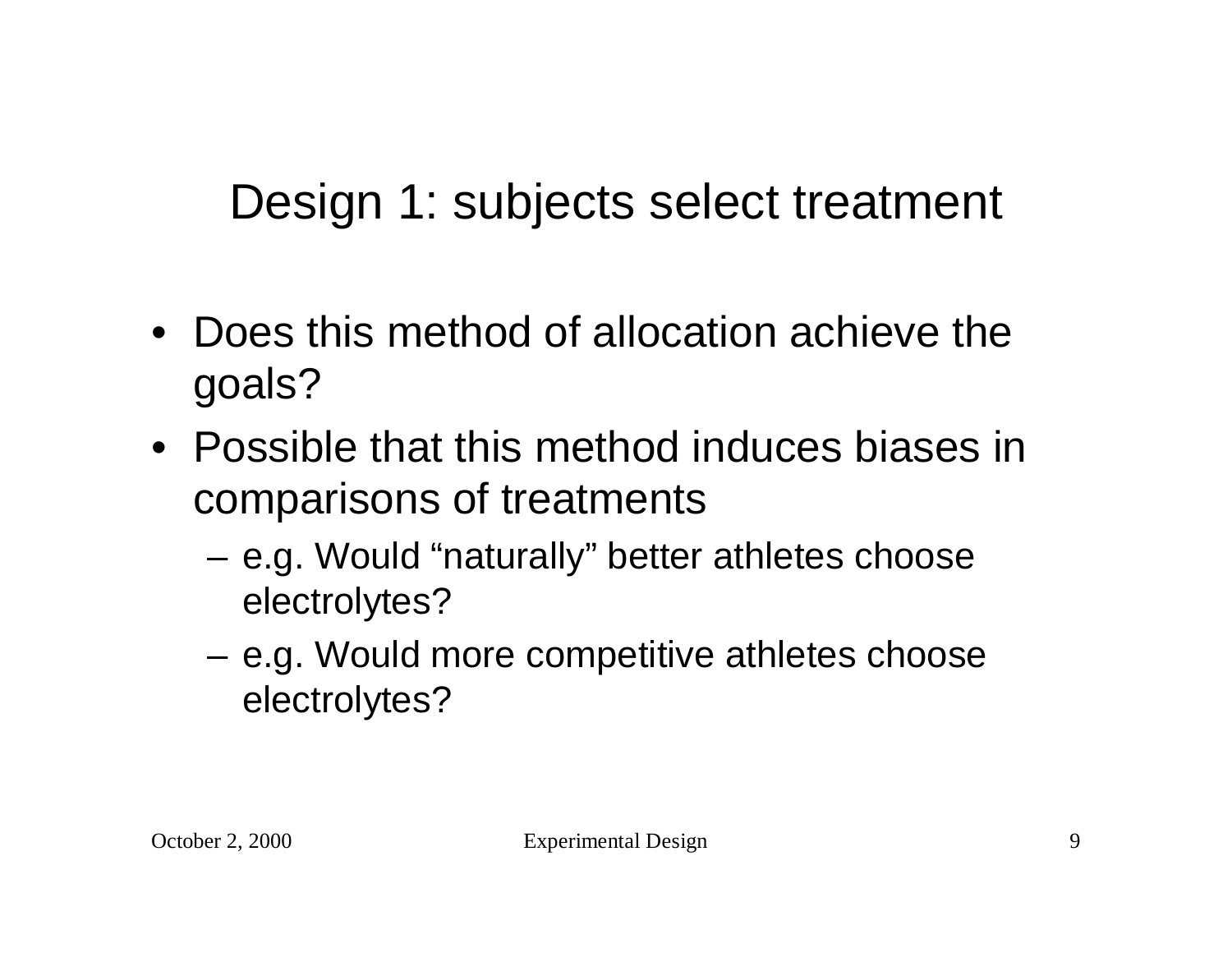## Design 1A: Investigators assign treatments

- "Systematically"
	- Everyone on Monday gets assigned no water
	- Tuesday subjects get water only...
- "Nonsystematically":
	- Whatever I grab out of the cooler...
- Again possible that this method induces biases in comparisons of treatments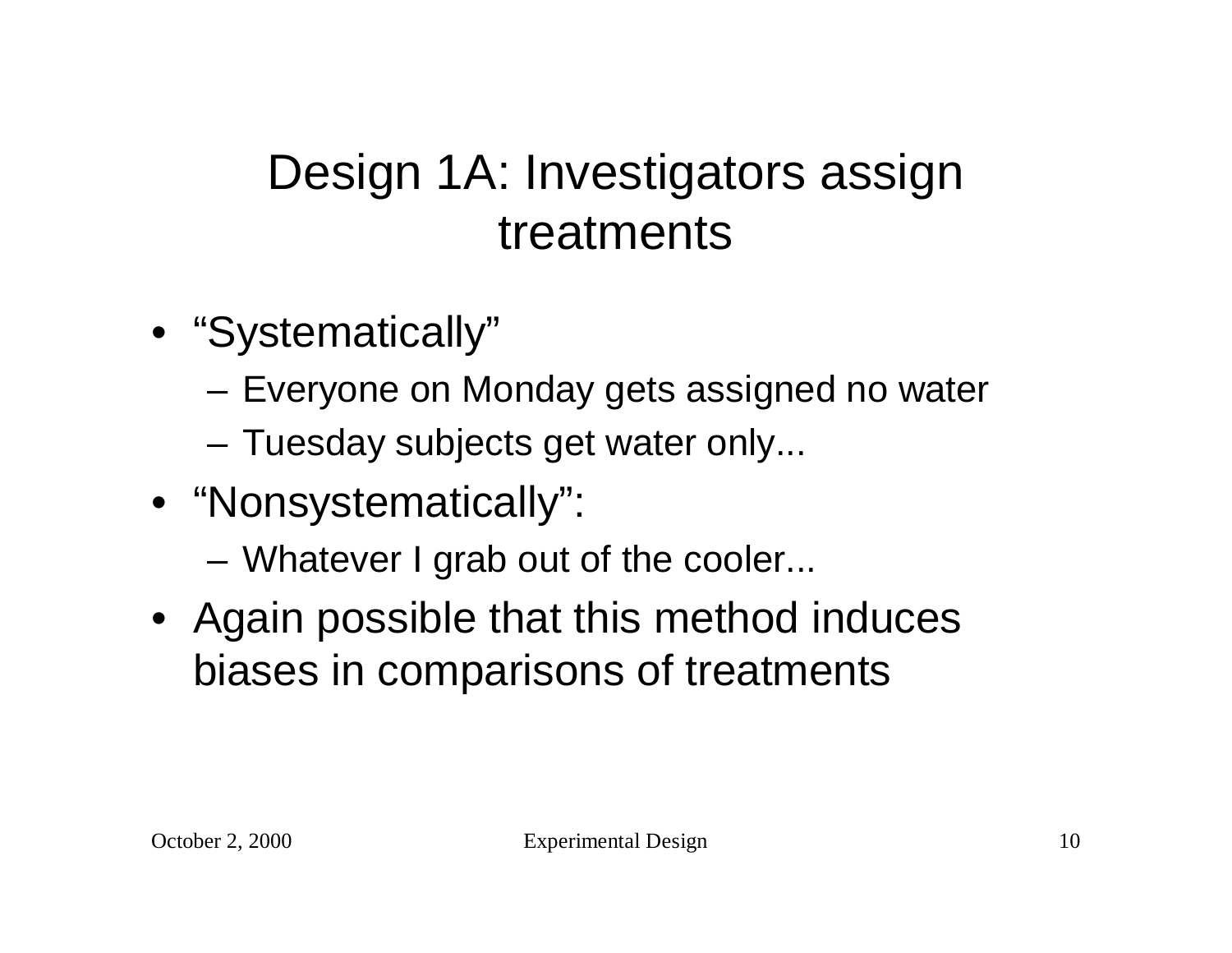#### What are the sources of the biases?

- Key point: Bias in evaluating treatments due to allocating different treatments to different types of subjects
	- e.g., "better" riders get electrolyte
	- so differences between treatments mixed up with differences between riders
- To have unbiased estimates of effects of treatment, need to have "comparable groups"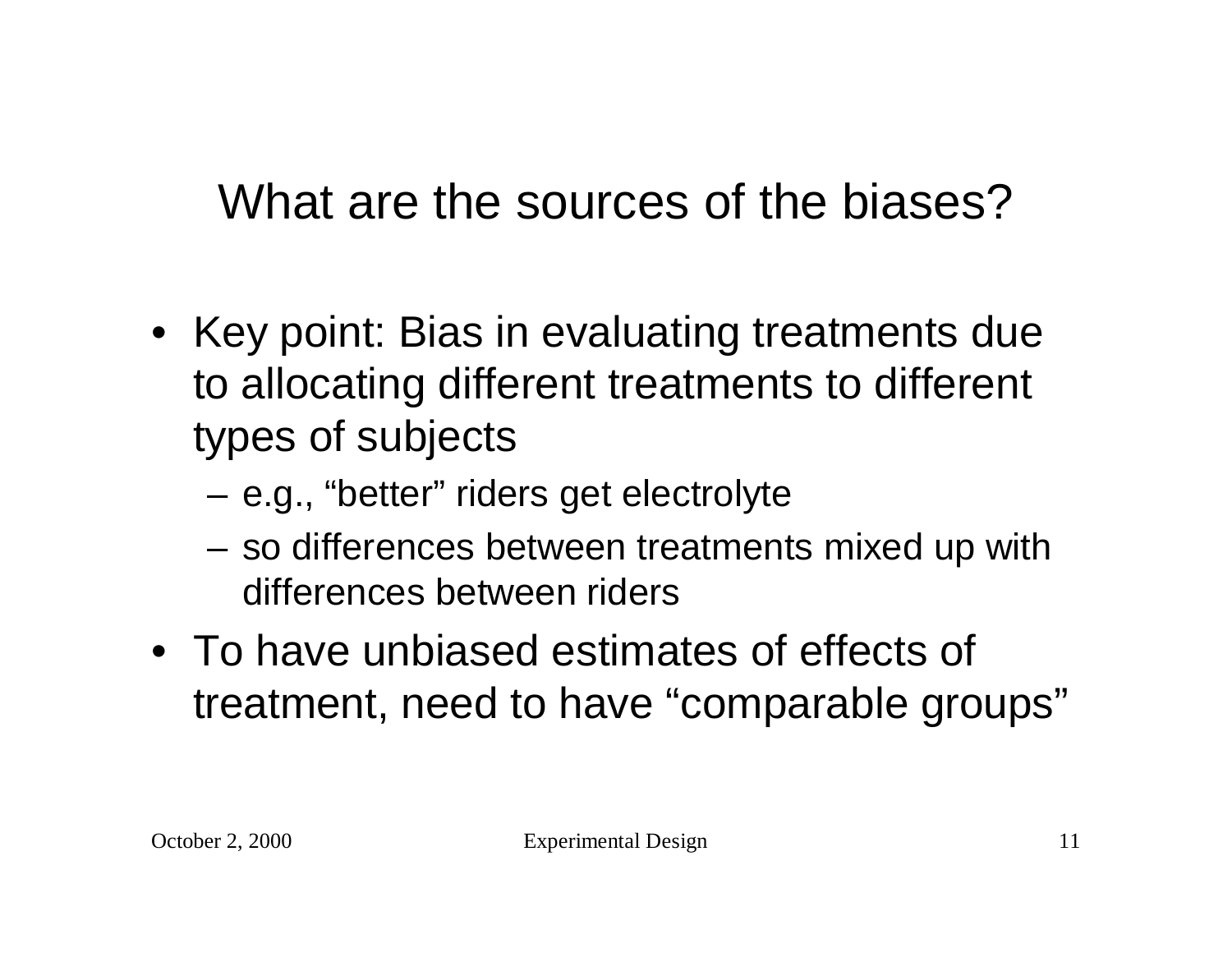# Randomization is key to having comparable groups

- Assign treatments at random
	- Note: Draw distinction between "random" and "non-systematic"
- Randomization is key element for removing bias
- In principle, creates comparable groups even on factors not considered by the investigator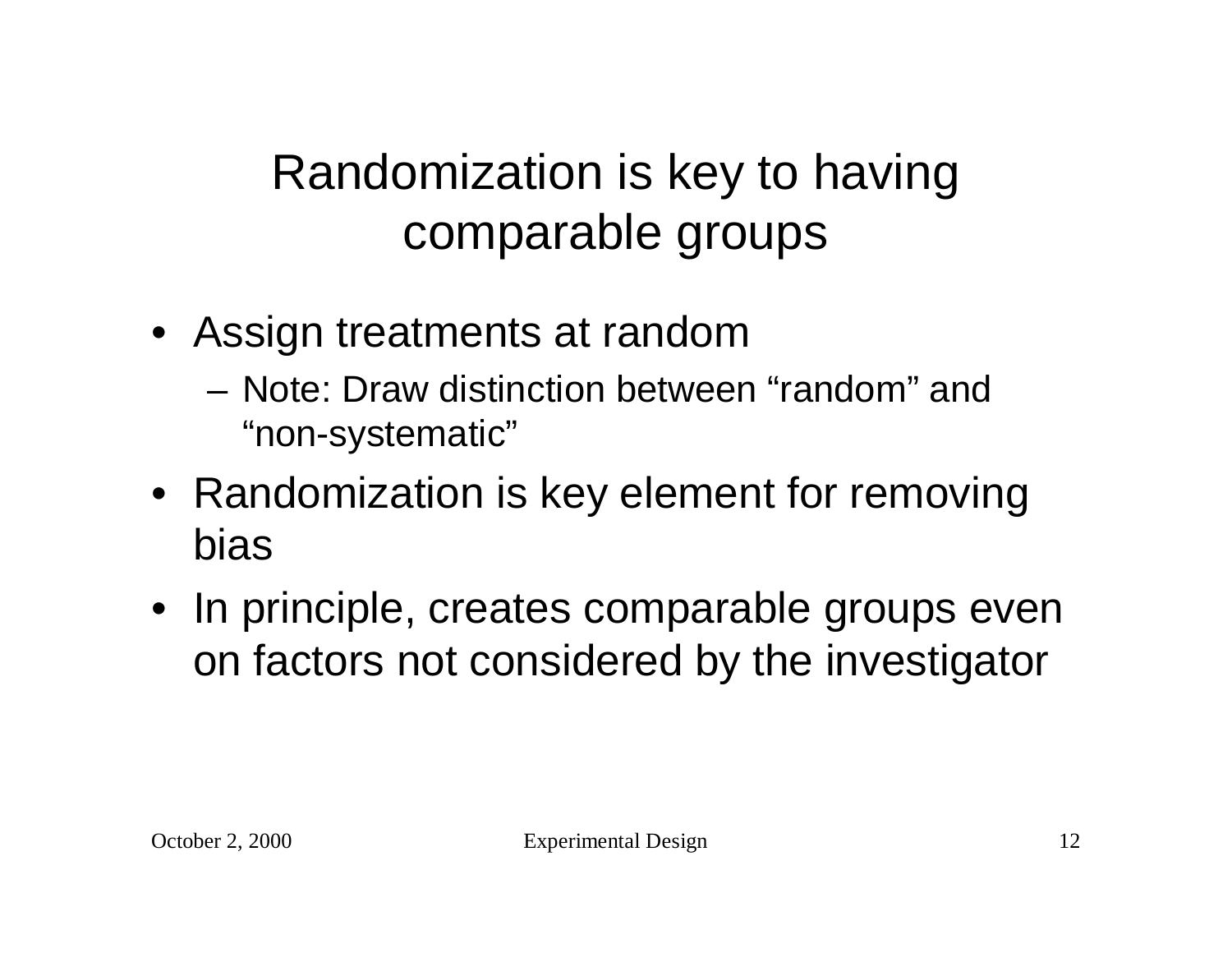## Completely randomized design

- Randomly assign treatments to subjects
	- Generally assign treatments to equal numbers of subjects
- Does this give us the most information (precision) about the treatments?
- *Get precise estimates by comparing treatments on units that are as similar as possible*.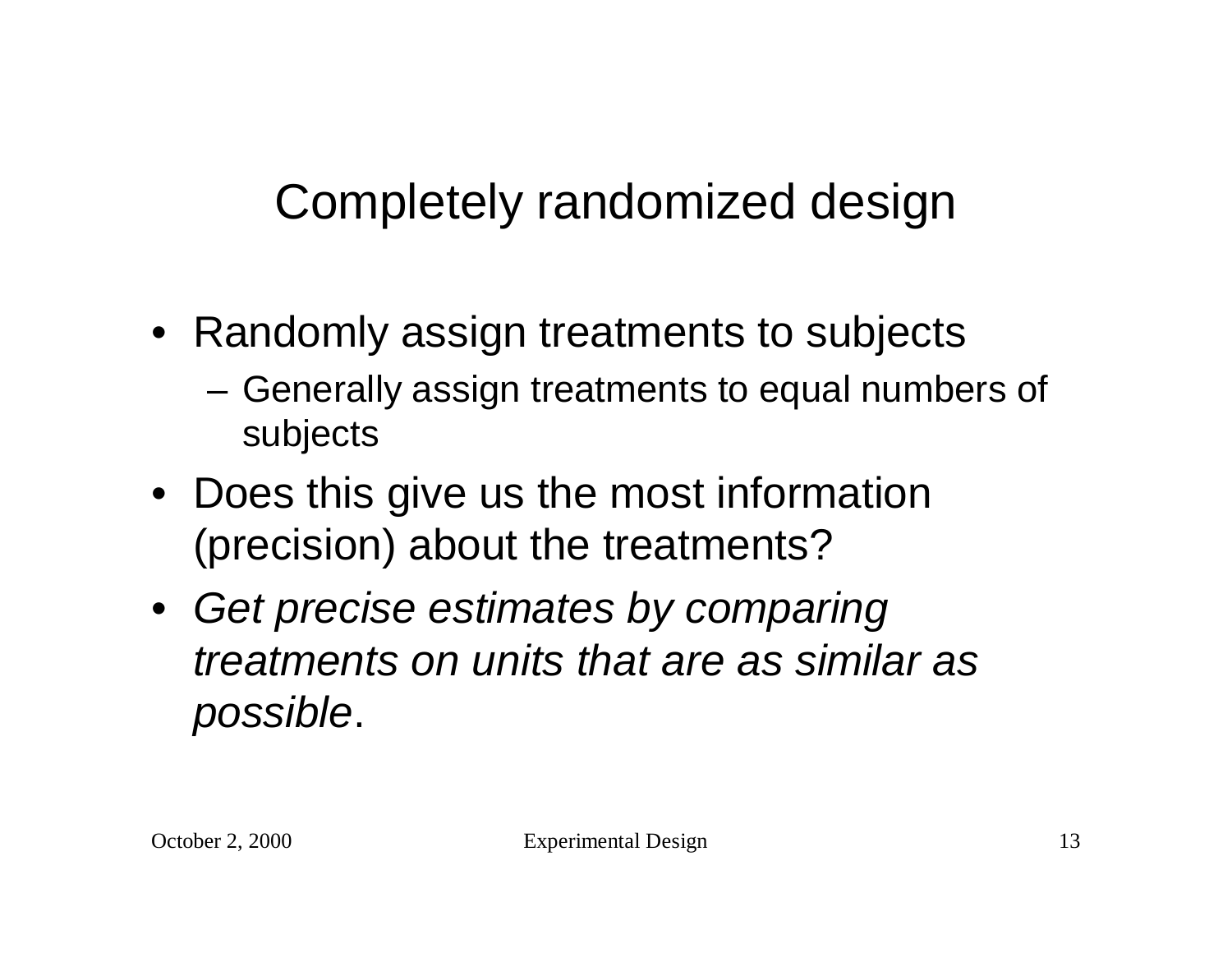## Randomized block designs (RBD) General

- Group units into subgroups (blocks) such that units within blocks are more homogeneous than in the group as a whole
- Randomly assign treatments to units within subgroups (blocks)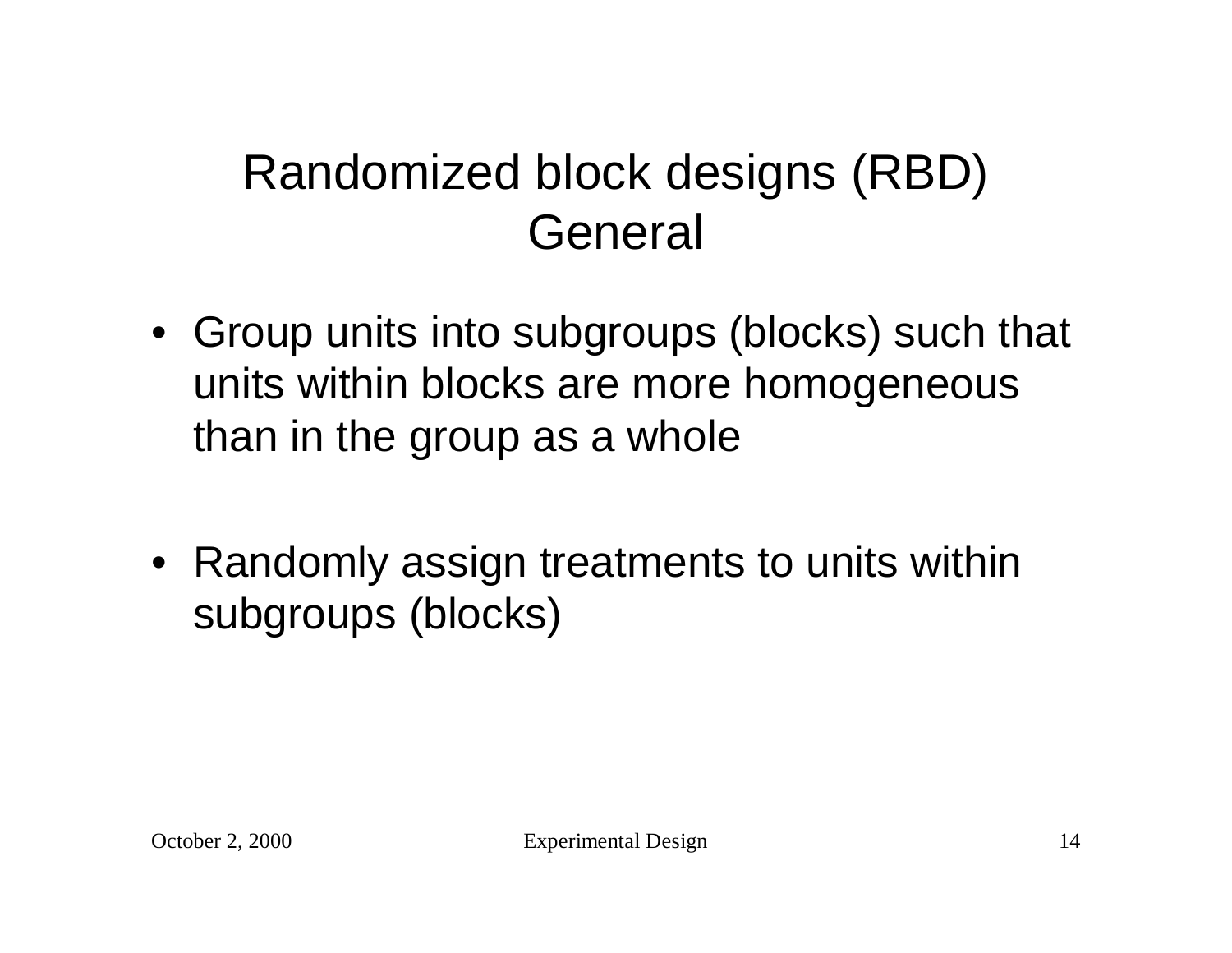### Randomized block designs in exercise example

- Do an initial "fitness screen" let subjects ride bike (with water?) until exhaustion.
- Arrange subjects in order of increasing times (fitness)



October 2, 2000 Experimental Design 15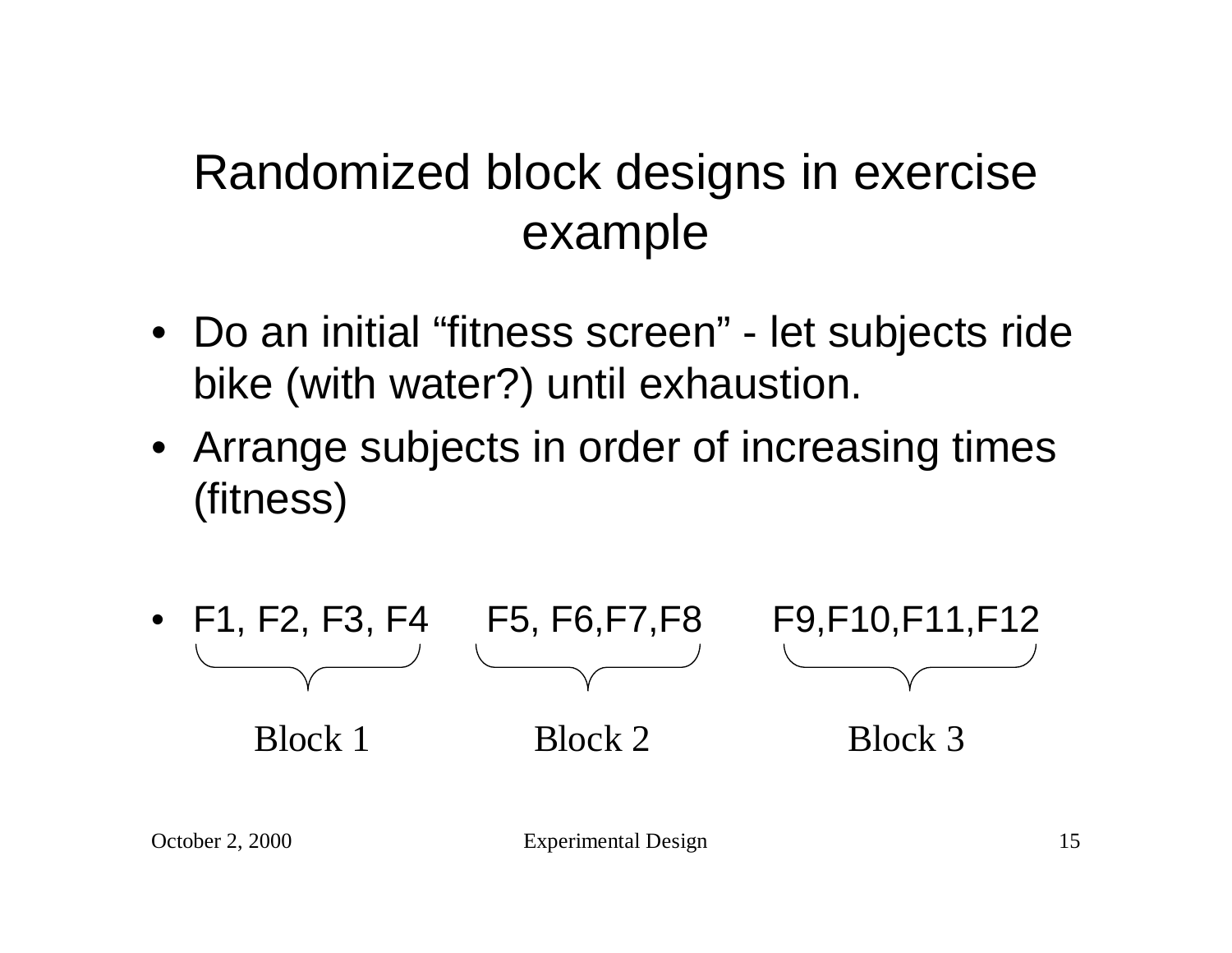#### Randomized block designs in exercise example

• Randomly assign treatments to units within

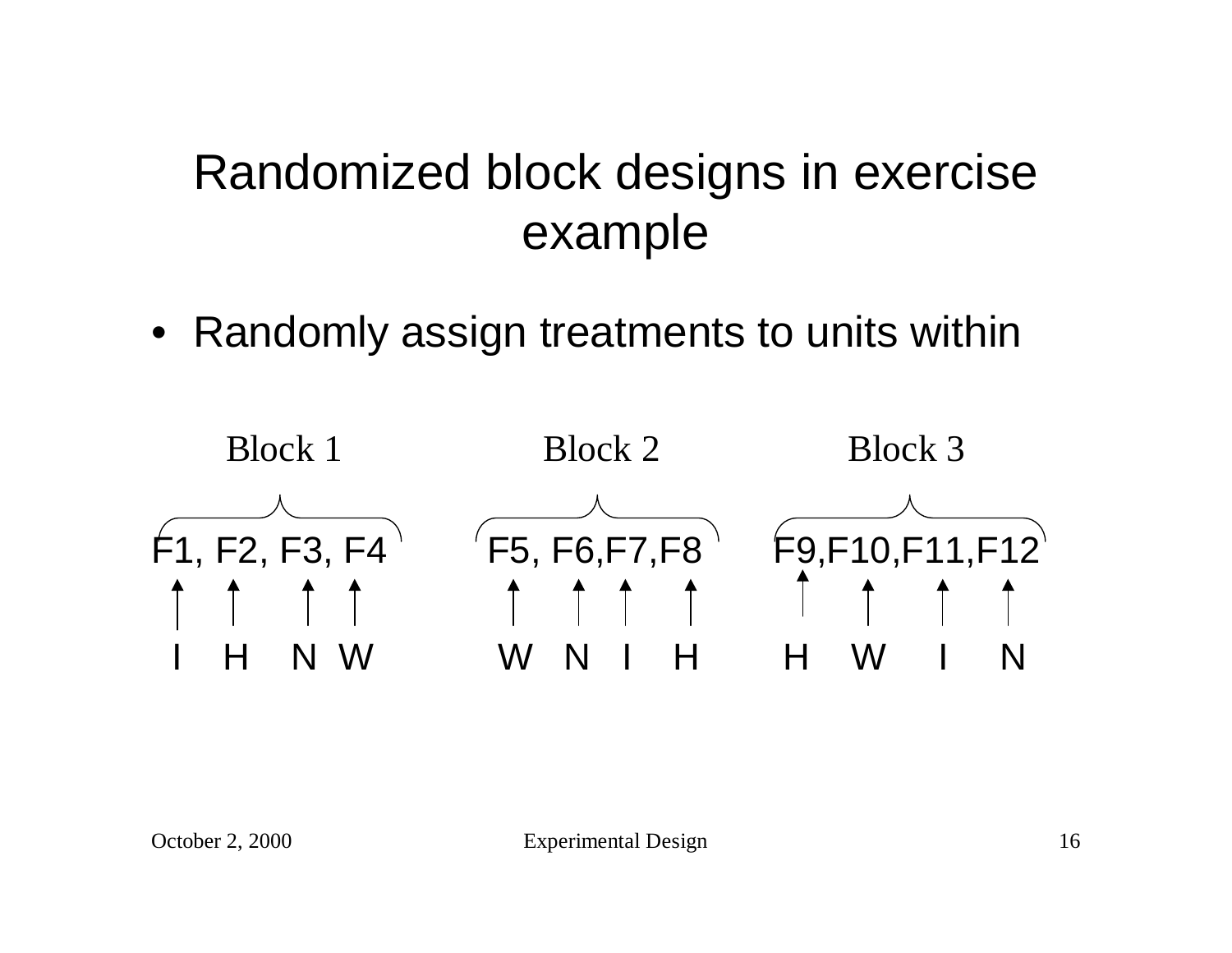## Advantages of RBD

- If variable used to create blocks is highly related to outcome, generally get much more precision than a CRD without doing a larger experiment
- Essentially guarantees that treatments will be compared on groups of subjects that are comparable on initial level of fitness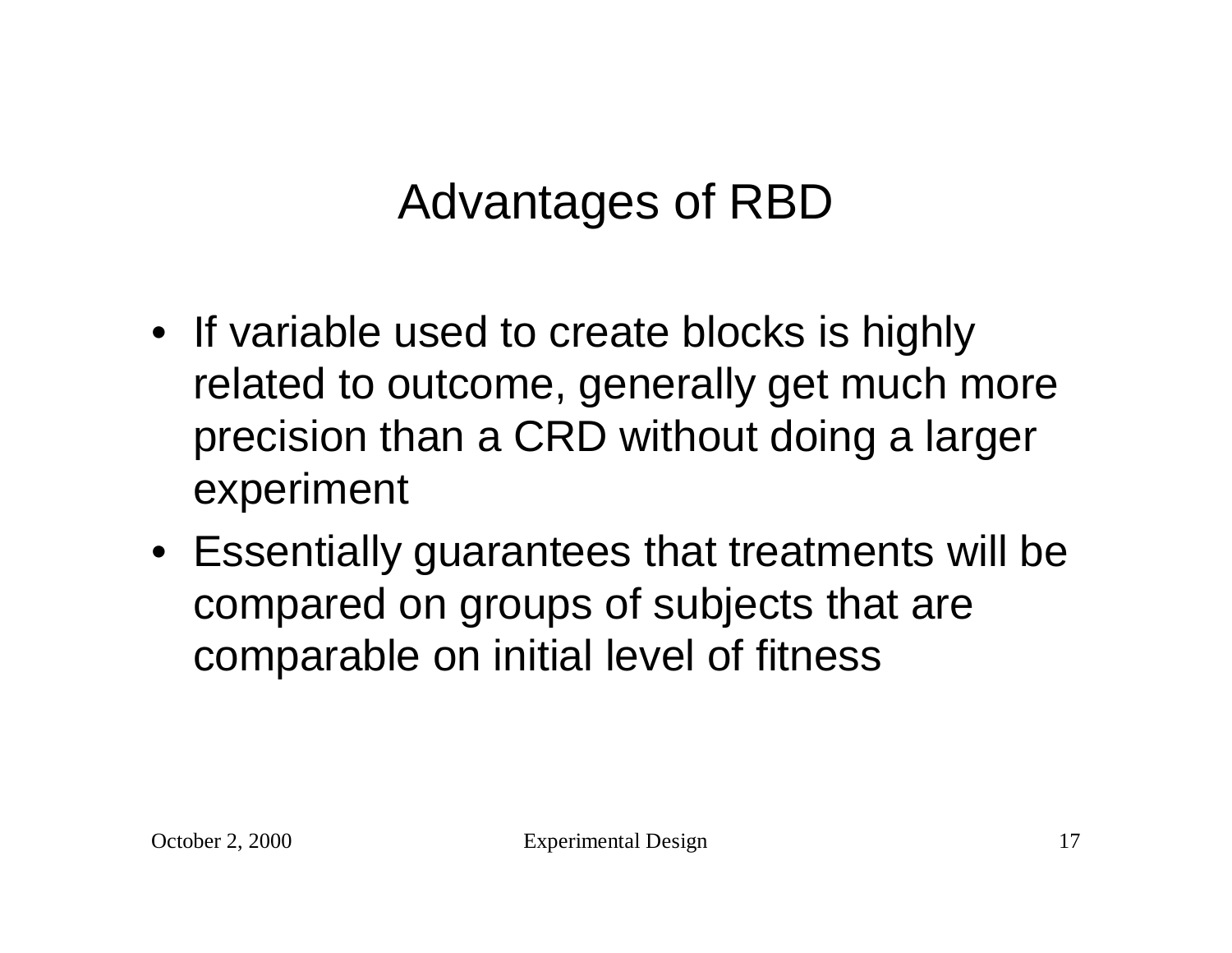### Disadvantages of RBD

- Now require 2 assessments per subject if block in this way
- Note: Could use some other measure of initial fitness that doesn't require an initial assessment on the bike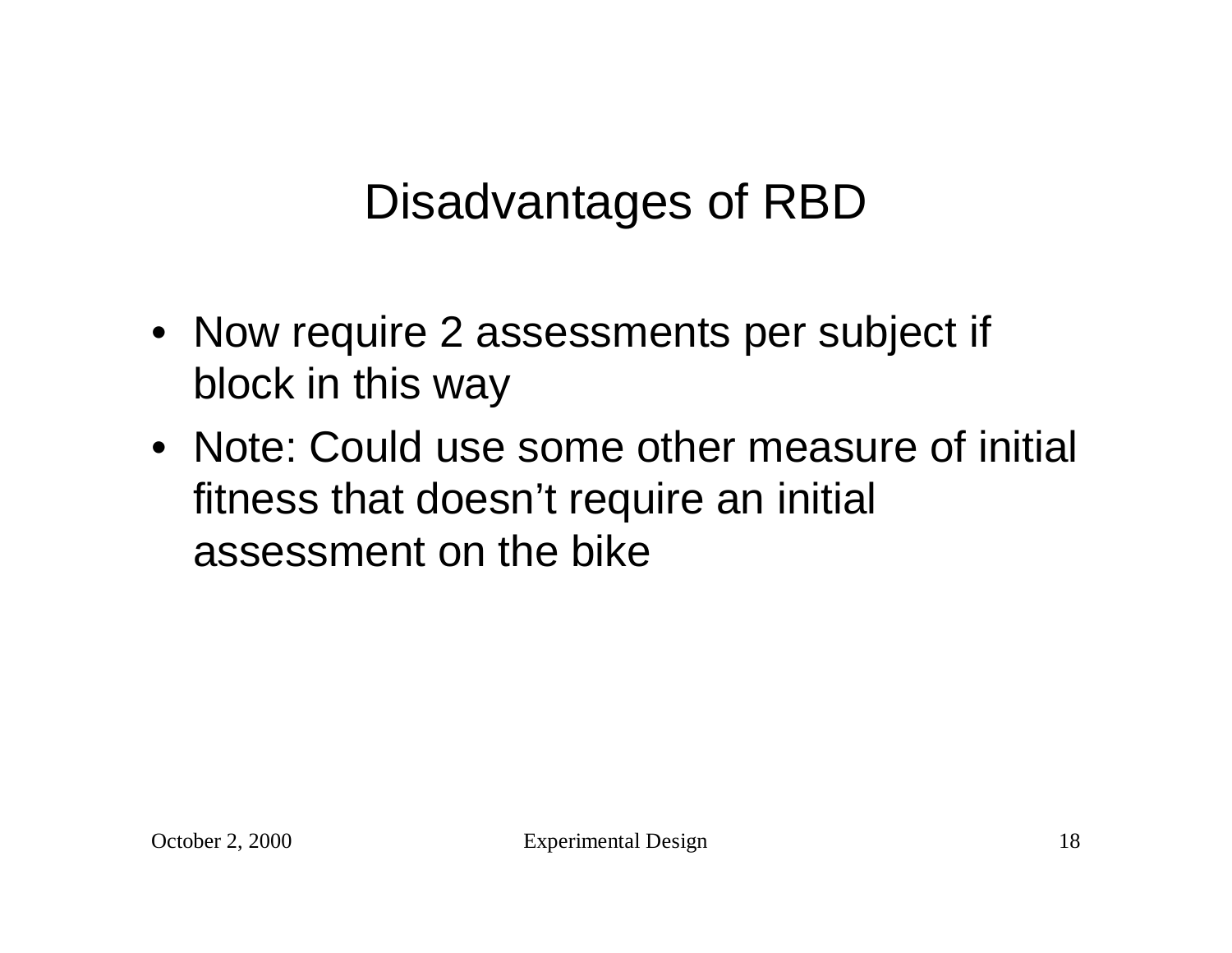## Can take idea further

- Could group by more than one variable
- Each blocking variable
	- Adds complexity
	- Might not increase precision if grouping variable is not sufficiently related to outcome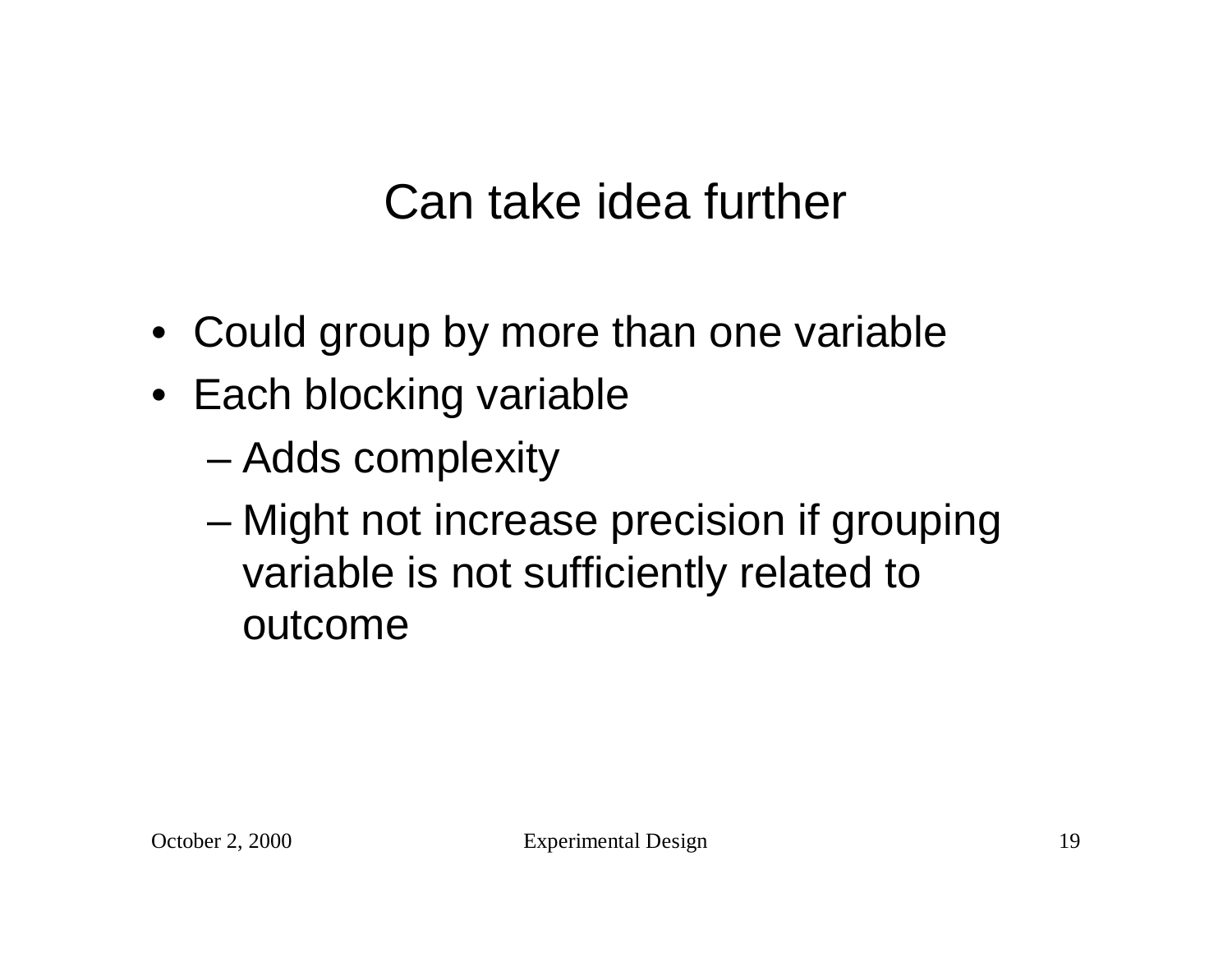### Repeated measures designs/Cross-over trials

- Natural extension of idea in RBD: want to compare treatments on units that are as similar as possible
- Subjects receive every treatment
- Most common is ``two-period, two-treatment''
	- Subjects are randomly assigned to receive either
		- A in period 1, B in period 2 or
		- B in period 1, A in period 2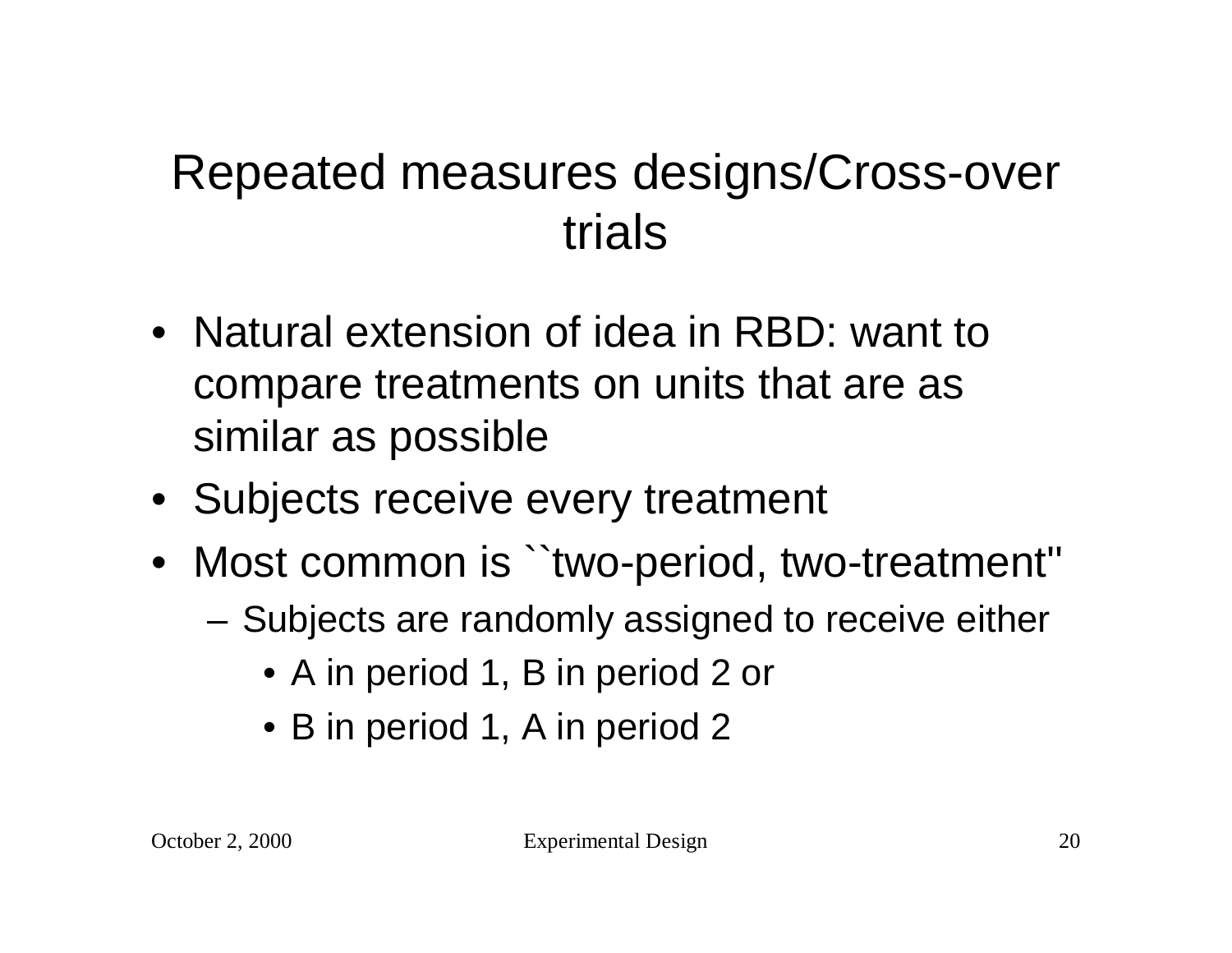#### Repeated measures designs Cross-over Designs

- Important assumption: No carry-over effects
	- effect of treatment received in each period is not affected by treatment received in previous periods.
- To minimize possibility of carry-over effects
	- '`wash-out'' time between the periods in which treatments are received.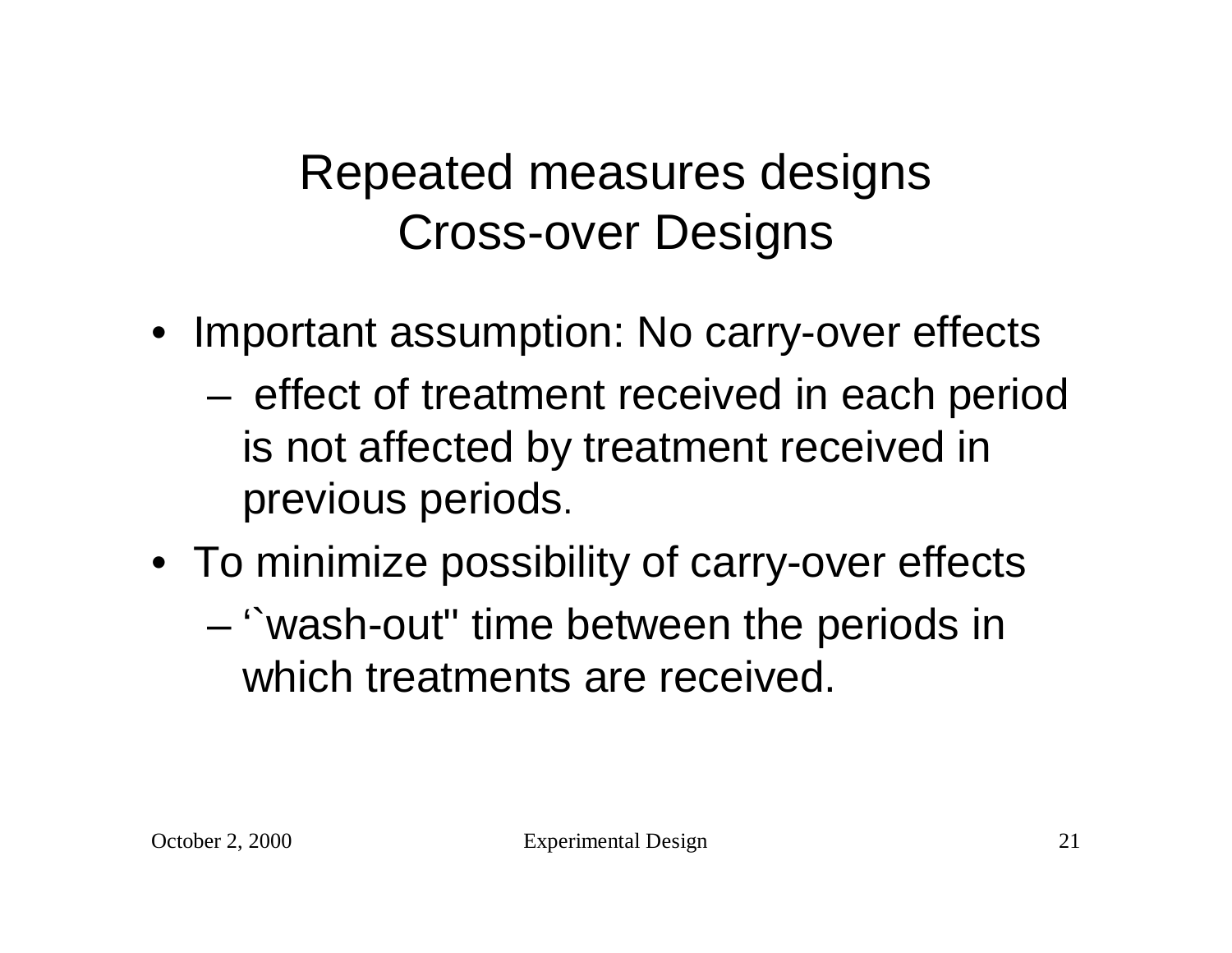## Cross-over designs: Example

- Cross-over was done in actual experiment
- Each of 12 subjects observed under each condition
- Randomize order.
- One week period between observations.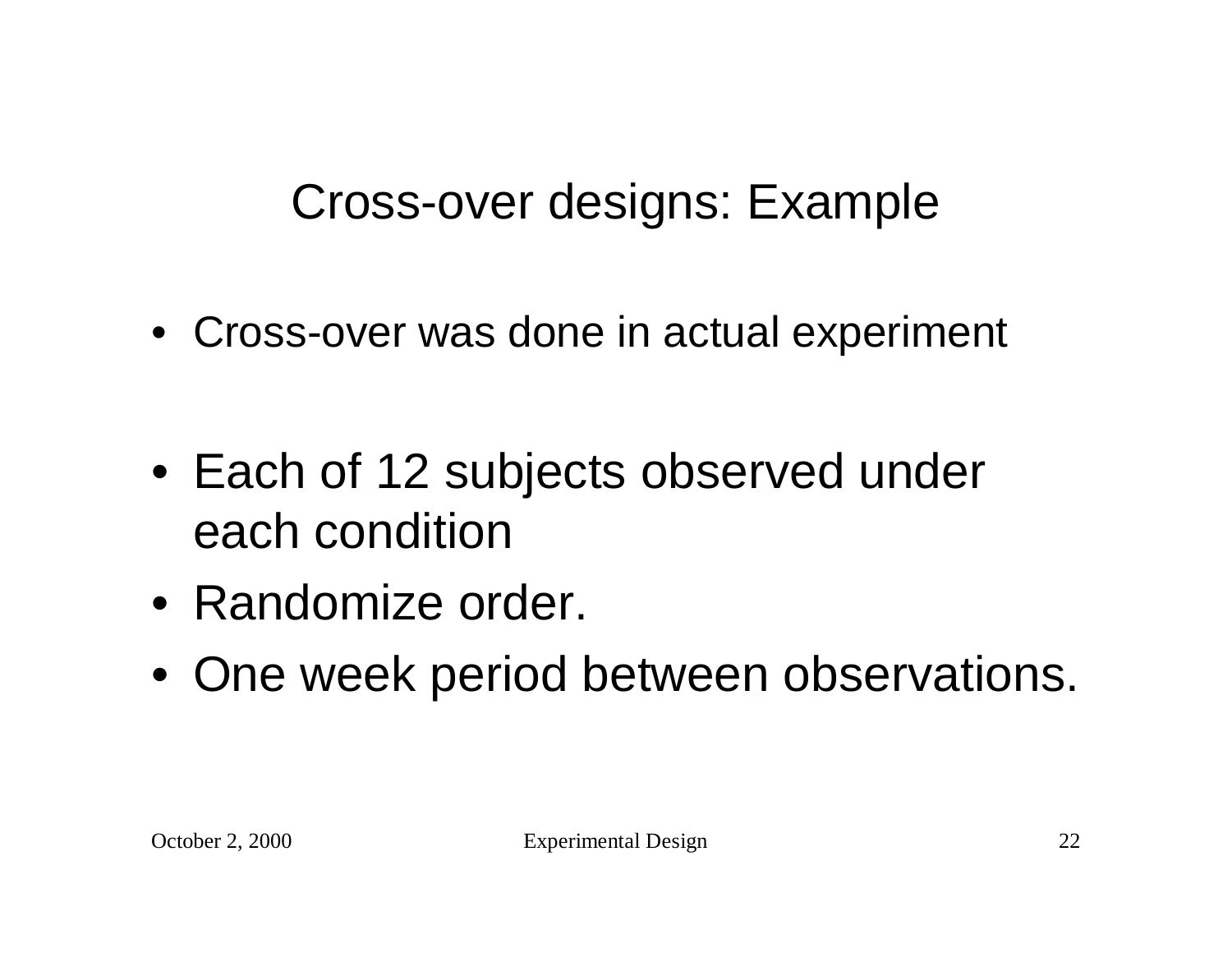## Cross-over designs: Example

- Illustrates the importance of
	- ``wash-out period'' and
	- randomizing/balancing the order that treatments are applied.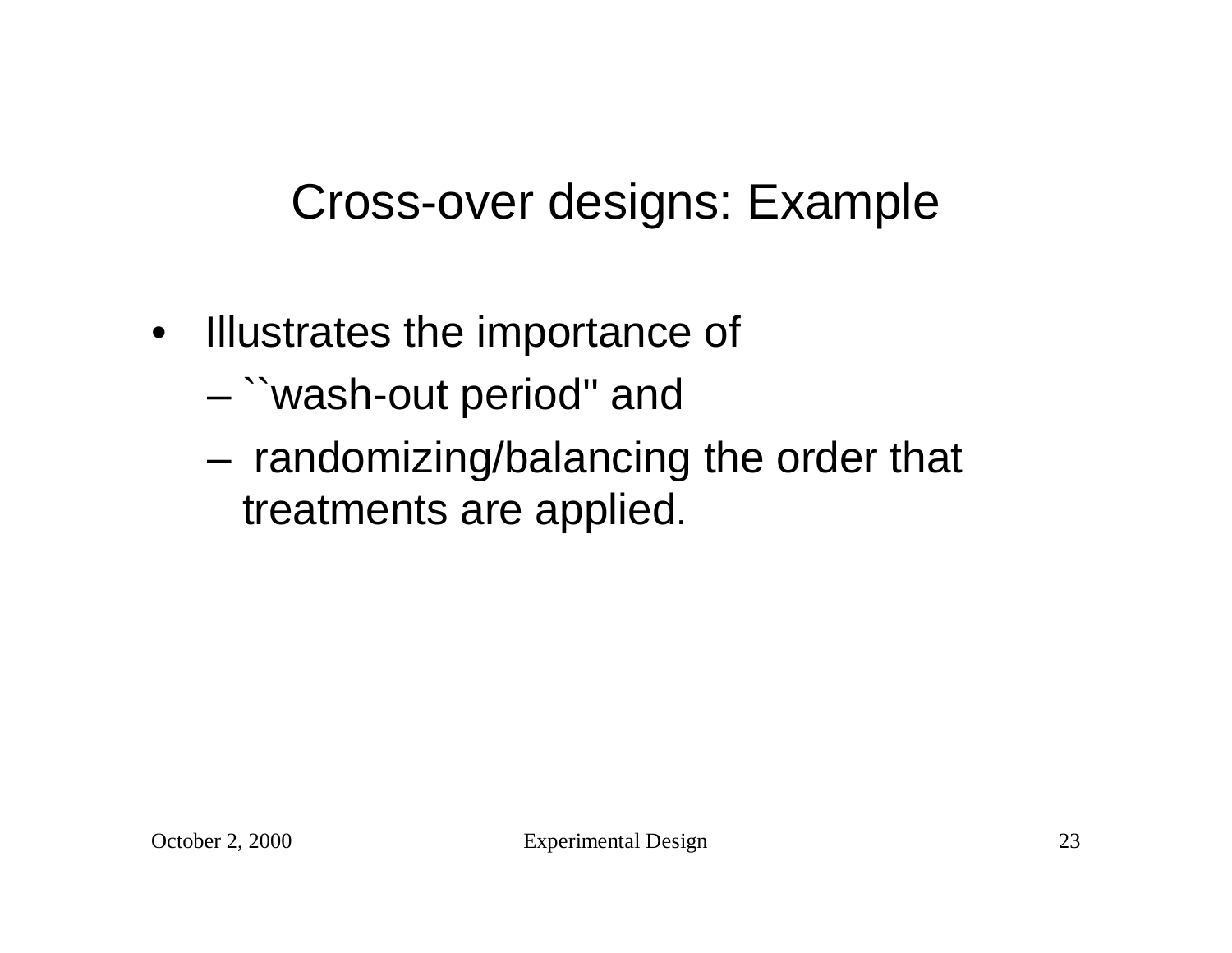In general, which design?

- Is the natural variability within a subject likely to be small relative to the natural variability across subjects?
	- More similarity within individuals or between individuals?
- Are there likely to be carry-over effects?
- Are there likely to be "drop-outs"?
- Is a cross-over design feasible?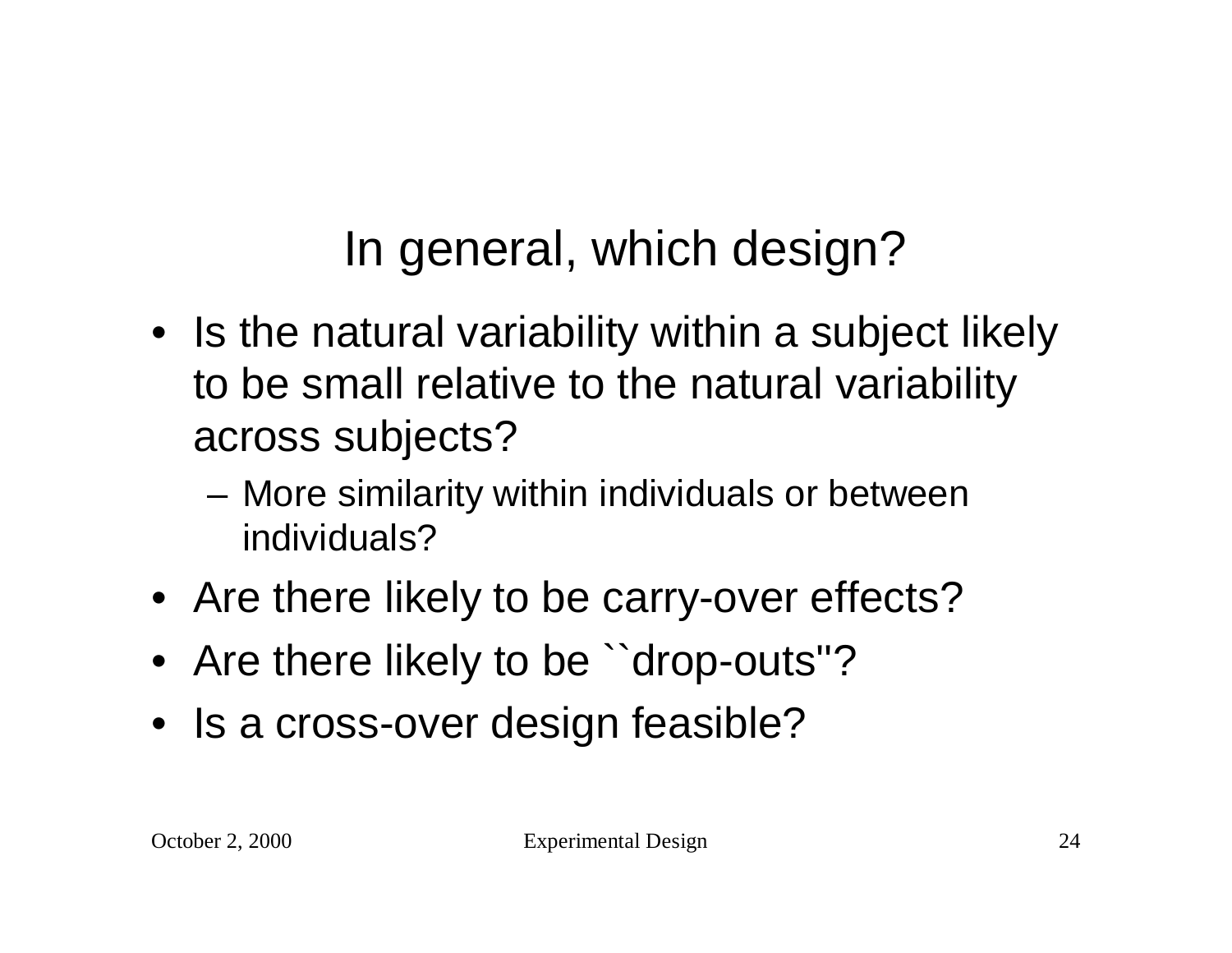# Which design?

- No definitive statistical answer to the question.
- Answer depends on knowledge of
	- experimental material and
	- the treatments to be studied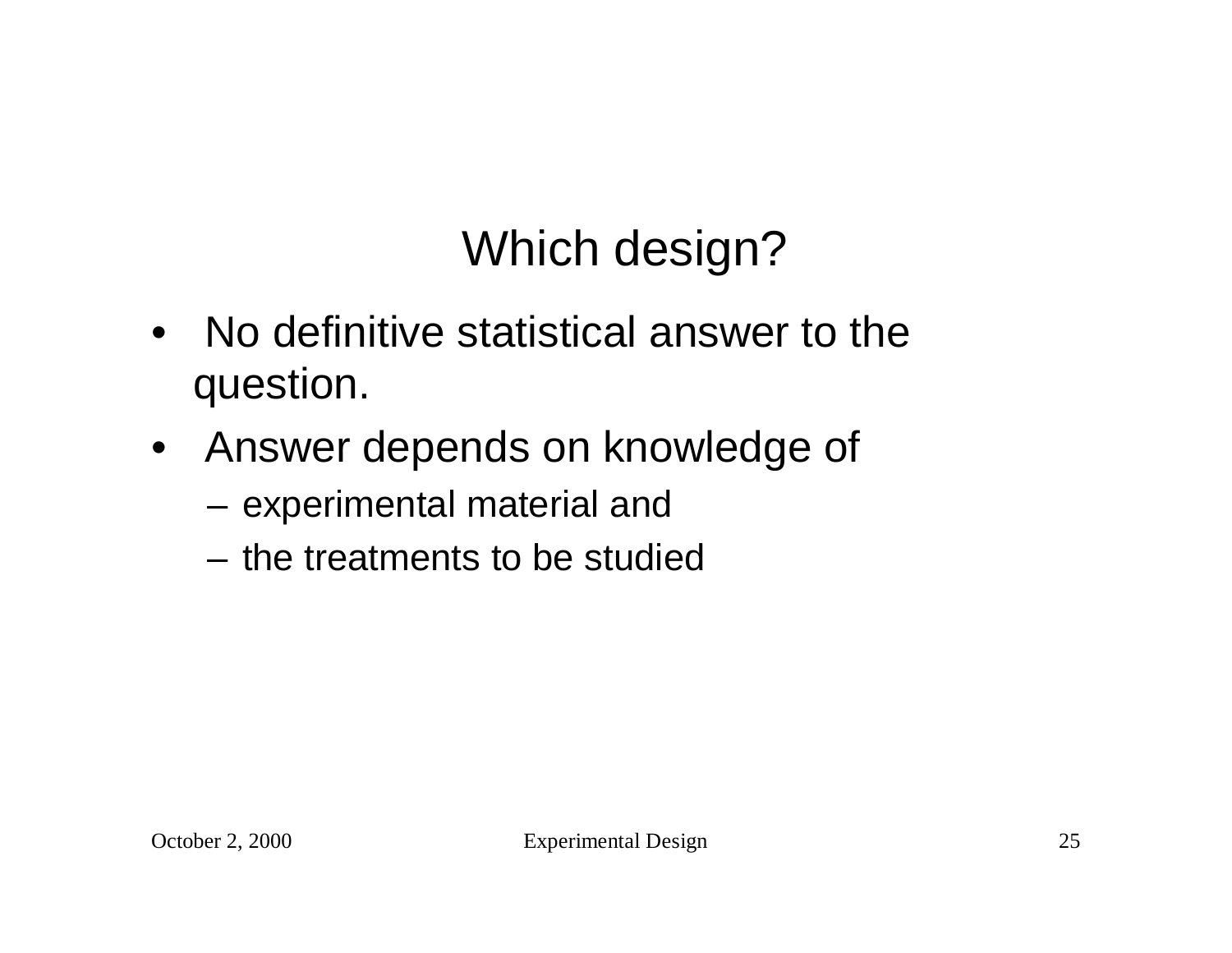# Structure on the treatments: Factorial designs

- Example has four treatments: No water, Water, Isotonic G-E, Hypotonic G-E
- In other examples, in any of the designs we've considered, treatments can have *factorial structure*

– Def: Treatments consist of combinations of factors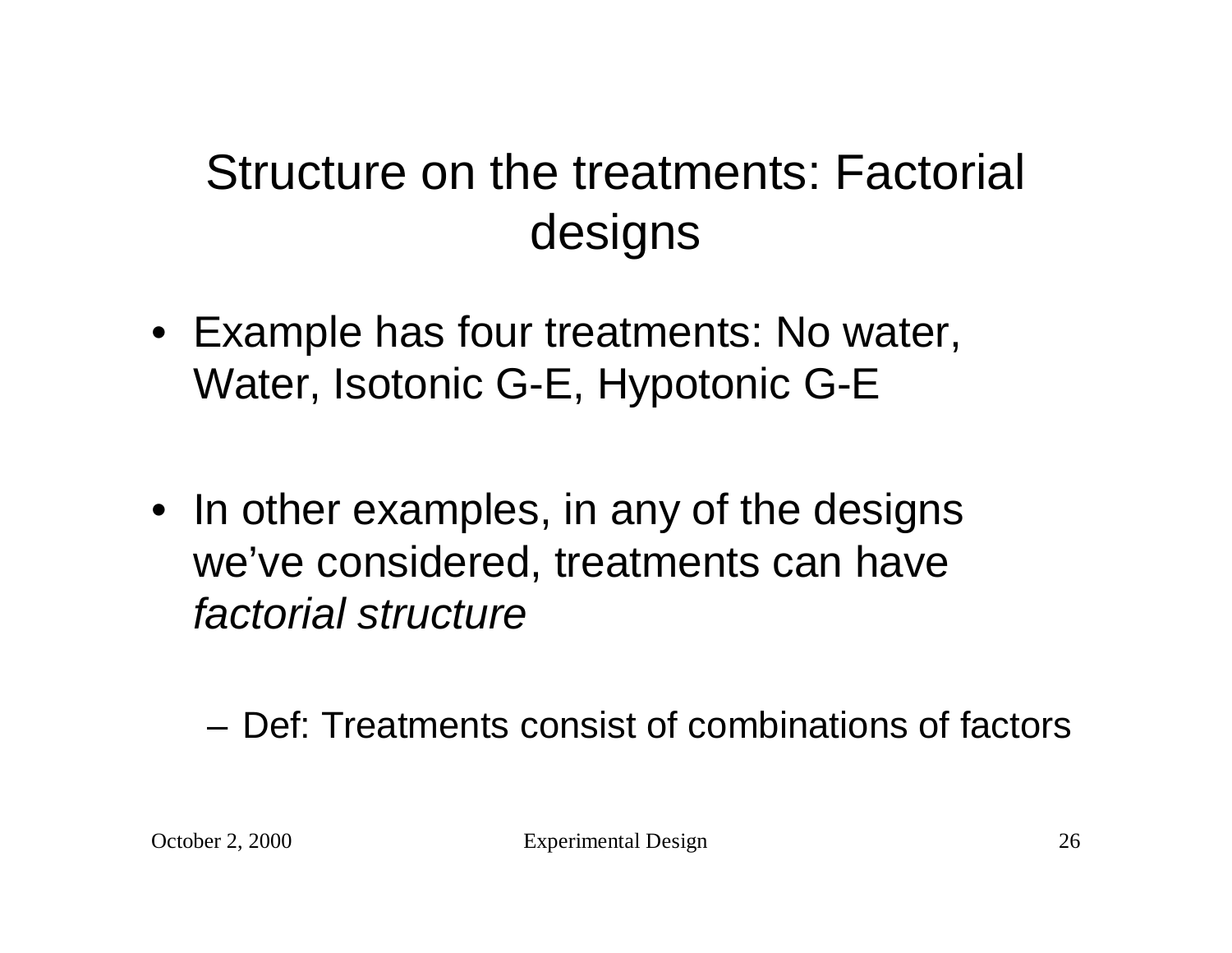#### Change to a hypothetical example

- Suppose we had four treatments: No water, Water, G-E only, Water + G-E
- Combinations of factors: 1) Water 2) G-E

| <b>Treatment</b> | Water   | $G-E$   |
|------------------|---------|---------|
| "No water"       | Absent  | Absent  |
| "Water only"     | Present | Absent  |
| "G-E only"       | Absent  | Present |
| "Water $+$ G-E"  | Present | Present |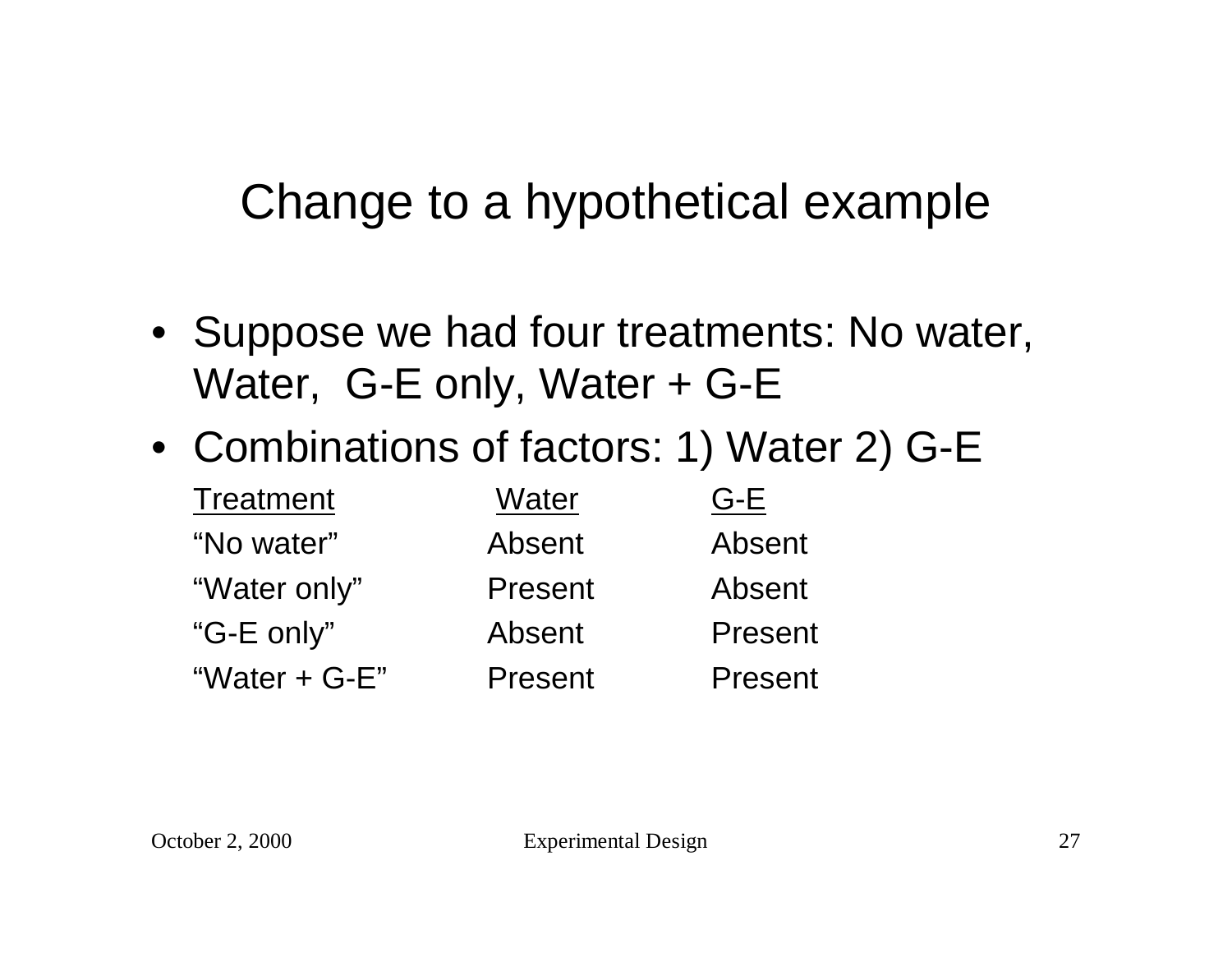### Factorial designs

- Example is a "2 x 2 factorial" : two factors each at 2 levels
- Factorials can be done with any number of factors at any number of levels:
	- $-2 \times 2 \times 2$ : three factors each at 2 levels  $-3 \times 4$  2 factors: one at 3 levels, 1 at 4 levels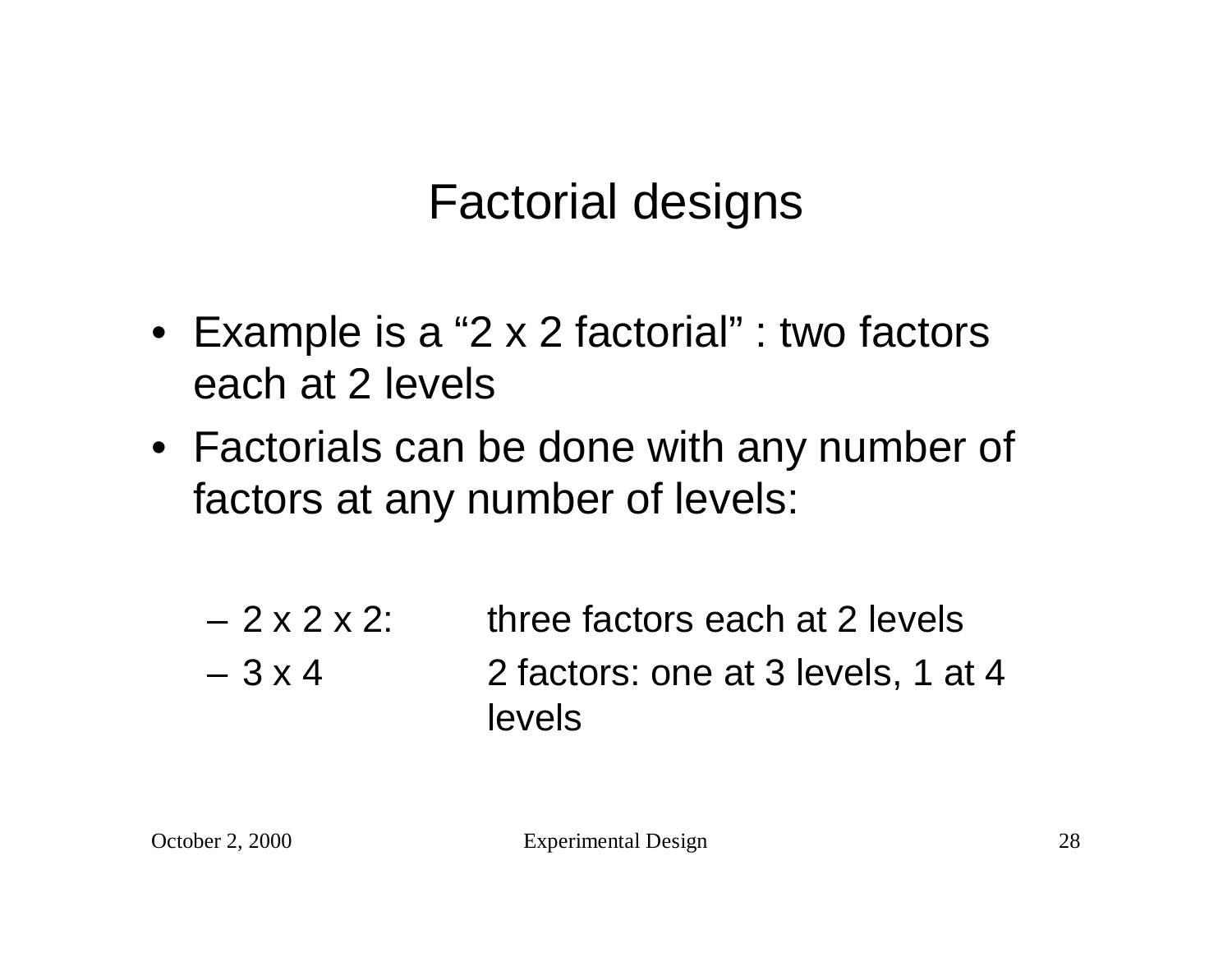#### Factorial designs and statistical interaction

- To simplify, assume we do a completely randomized design with 24 subjects
	- 6 randomly assigned to each of 4 treatments
- Def: Two factors are said to "interact" if the effect of changing the level of one factor depends on the level of the other factor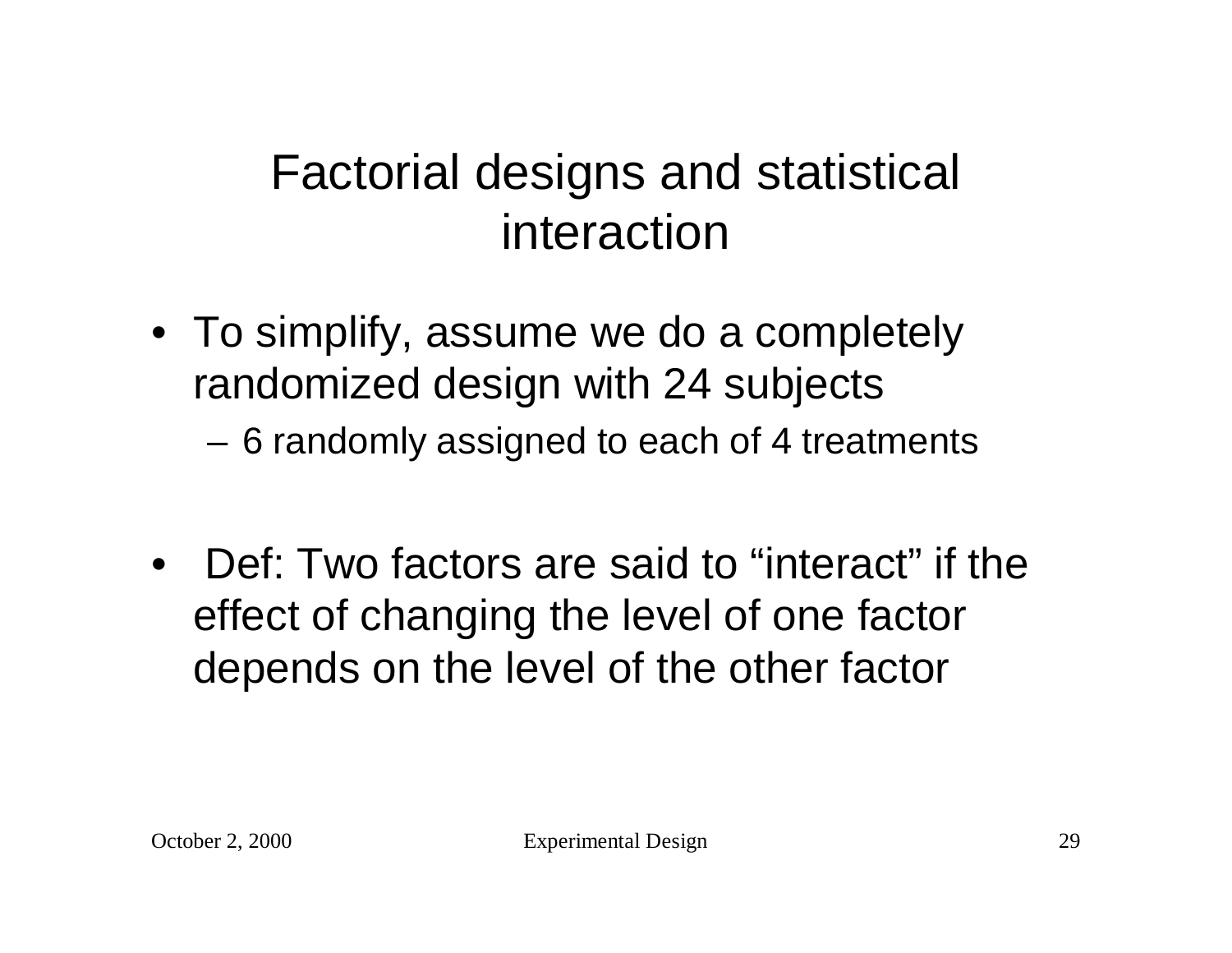## Illustration of definition of statistical interaction

Question: Is

– the effect of adding G-E (I.e, changing level from absent to present) when *no water is given*

#### different than

- the effect of adding G-E (I.e, changing level from absent to present) when *water is given*
- If yes, there is statistical interaction
- If no, then there is no statistical interaction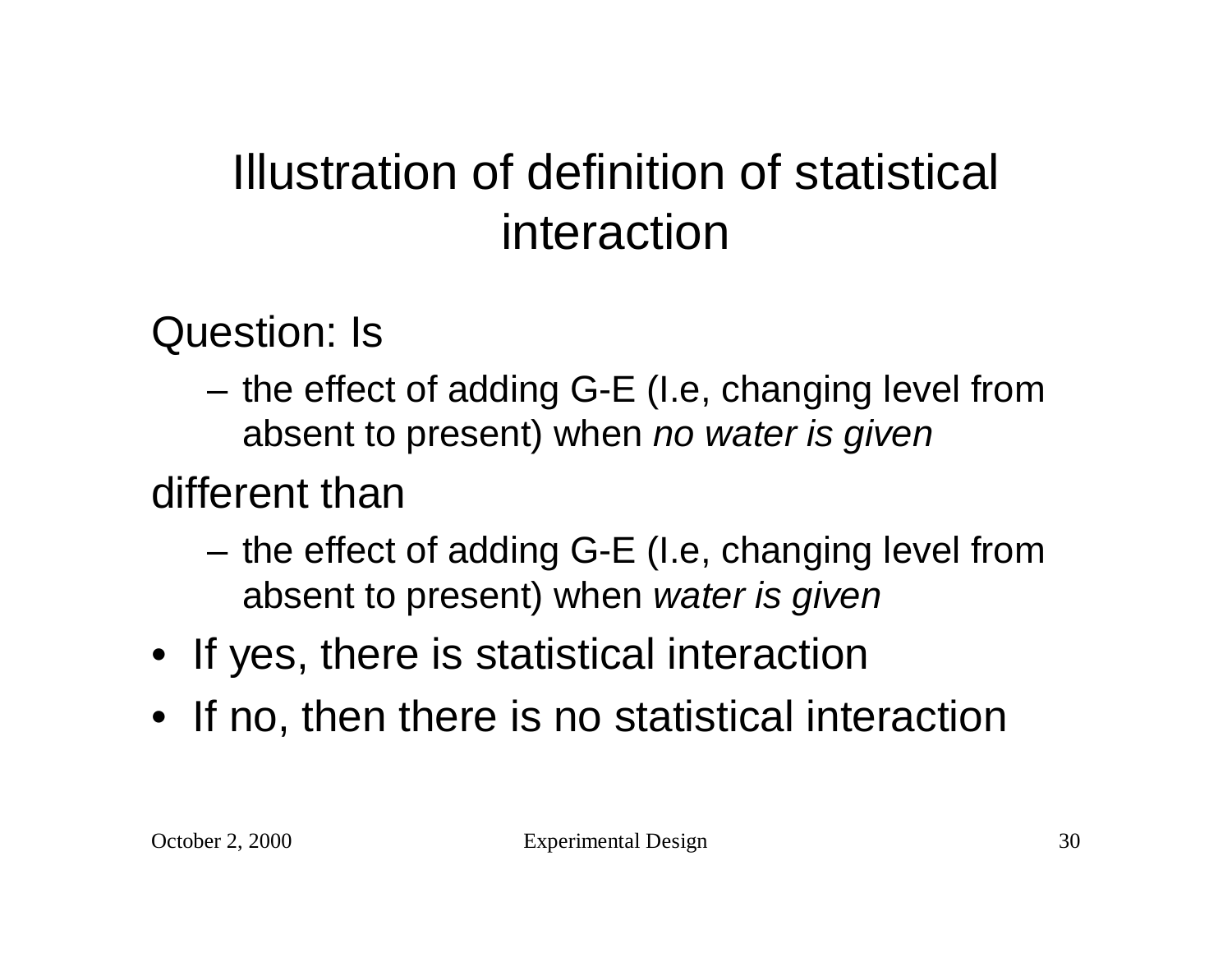# Why is interaction important? Estimating the G-E effect

| <b>Treatment</b>   | Water   | $G-E$   |   |
|--------------------|---------|---------|---|
| 1. "No water"      | Absent  | Absent  | 6 |
| 2. "Water only"    | Present | Absent  |   |
| 3. "G-E only"      | Absent  | Present |   |
| 4. "Water $+$ G-E" | Present | Present |   |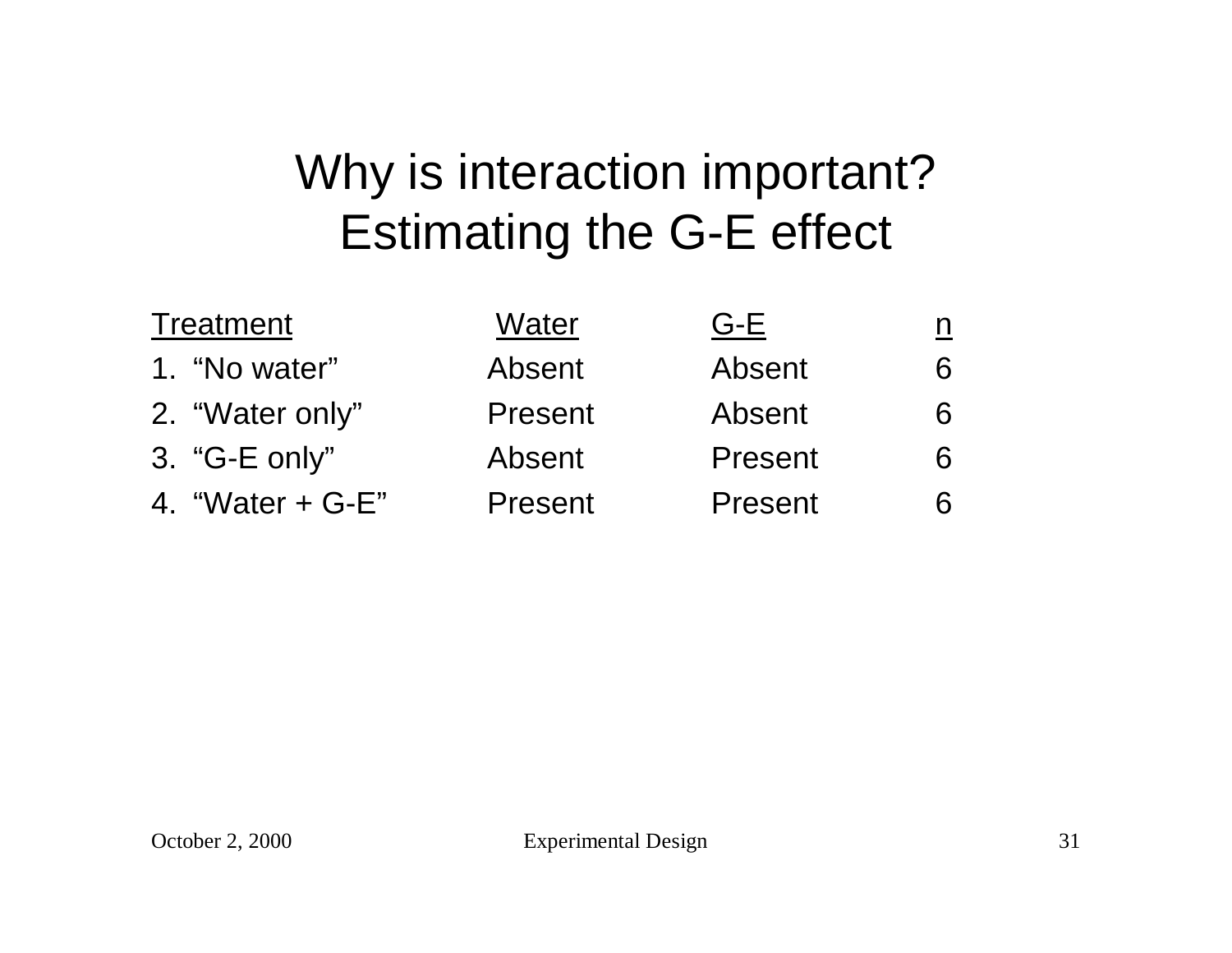# Why is interaction important? Estimating the G-E effect

- If no interaction: estimate effect of G-E by avg of groups 3 & 4 - avg of groups 1 & 2
- Uses 12 subjects with G-E compared to 12 subjects not given G-E.
- Same number of subjects as if had
	- decided to give all subjects no water (or all water)
	- done a two-treatment experiment (G-E vs no G-E)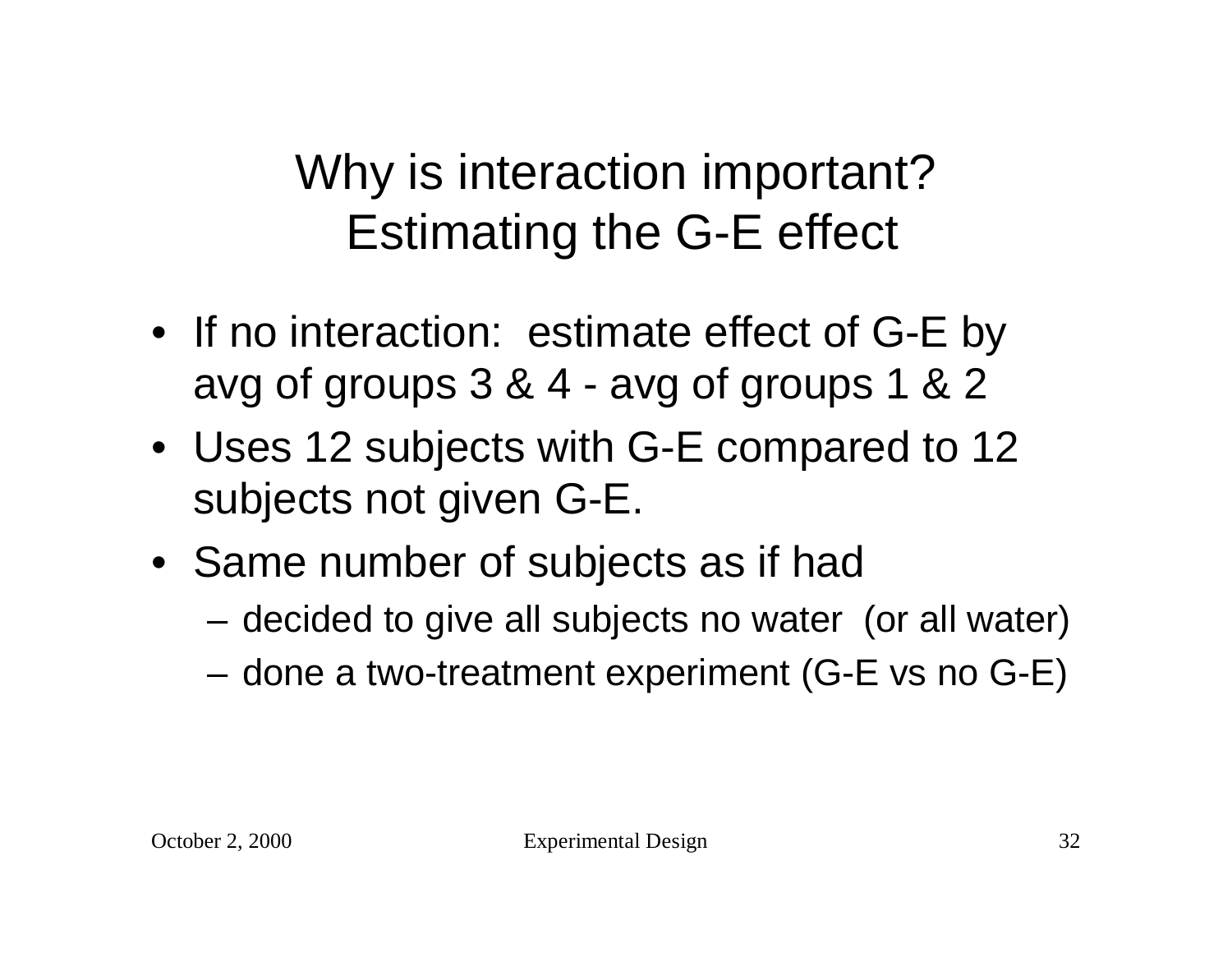# Why is interaction important? Estimating the water effect

- If no interaction: estimate effect of water by avg of groups 2 & 4 - avg of groups 1 & 3
- Uses 12 subjects with water compared to 12 subjects not given water.
- Same number of subjects as if had
	- decided to give all subjects no G-E (or all G-E)
	- done a two-treatment experiment (water vs no water)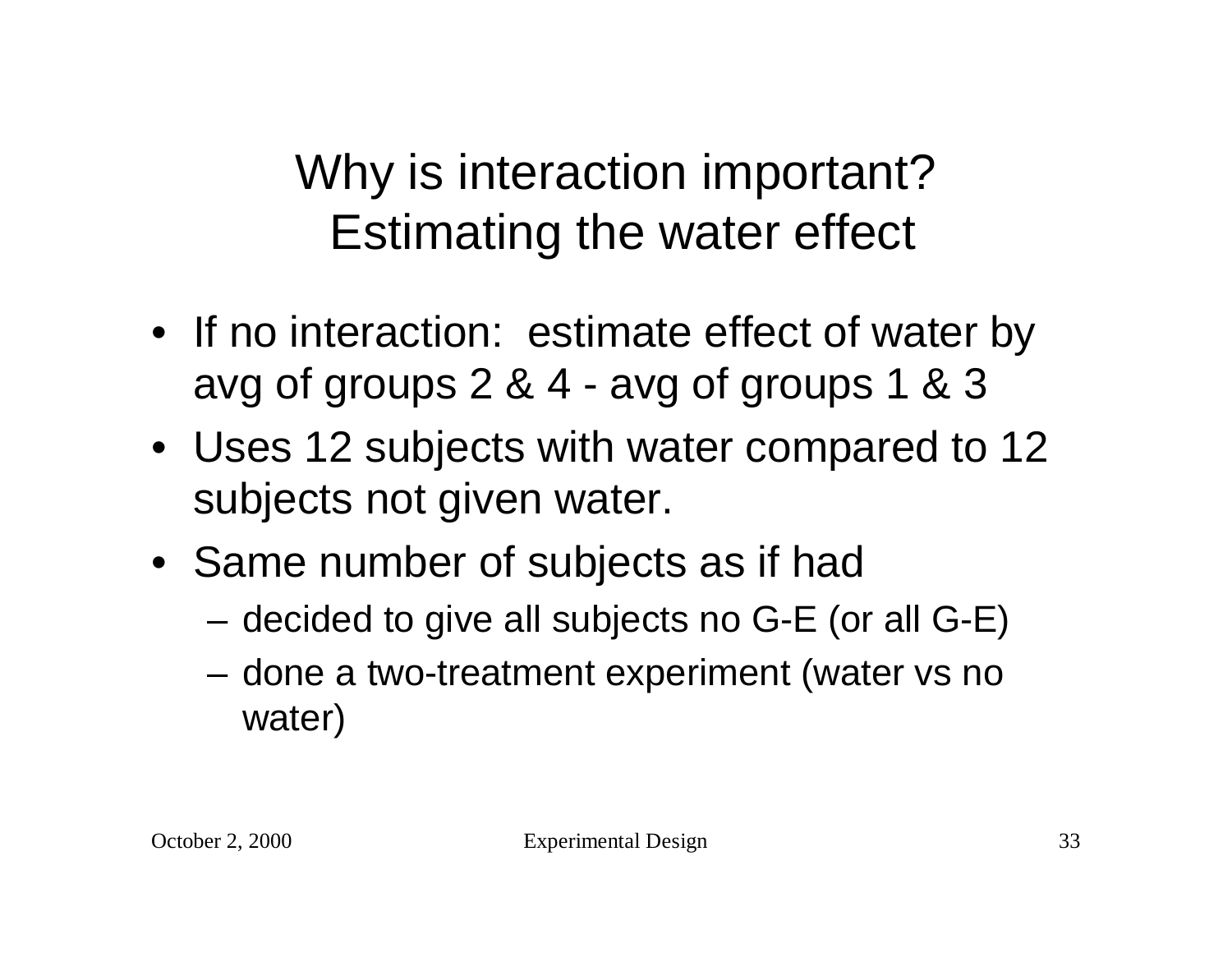# Why is interaction important? 2-for-1 experiment

- If no interaction:
	- Get same "information" from 24 subjects as if had done 2 separate experiments, *each* with 24 subjects
- If there is interaction:
	- Hypothetical: May be important info: G-E not effective if water given but very effective if no water...
	- Best design for discovering it is a factorial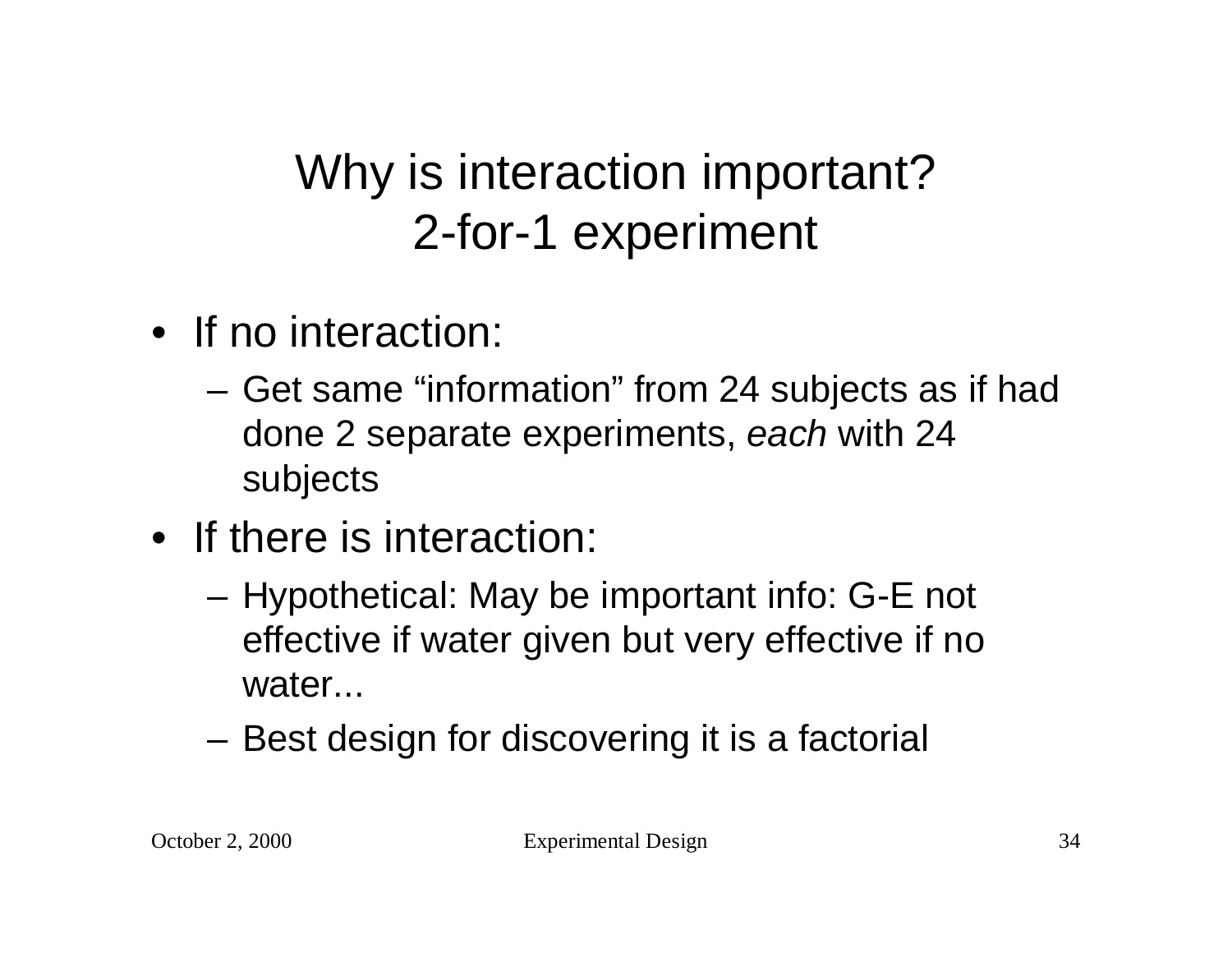#### Serial measurements

- Observations taken repeatedly on same unit over time
- Can be done with any of the designs we've discussed
- Good overview given in Matthews et al. Analysis of serial measurements in medical research (see letter to editor by S. Senn in same issue concerning this paper). *British Medical Journal*, 300:230--235, 1990.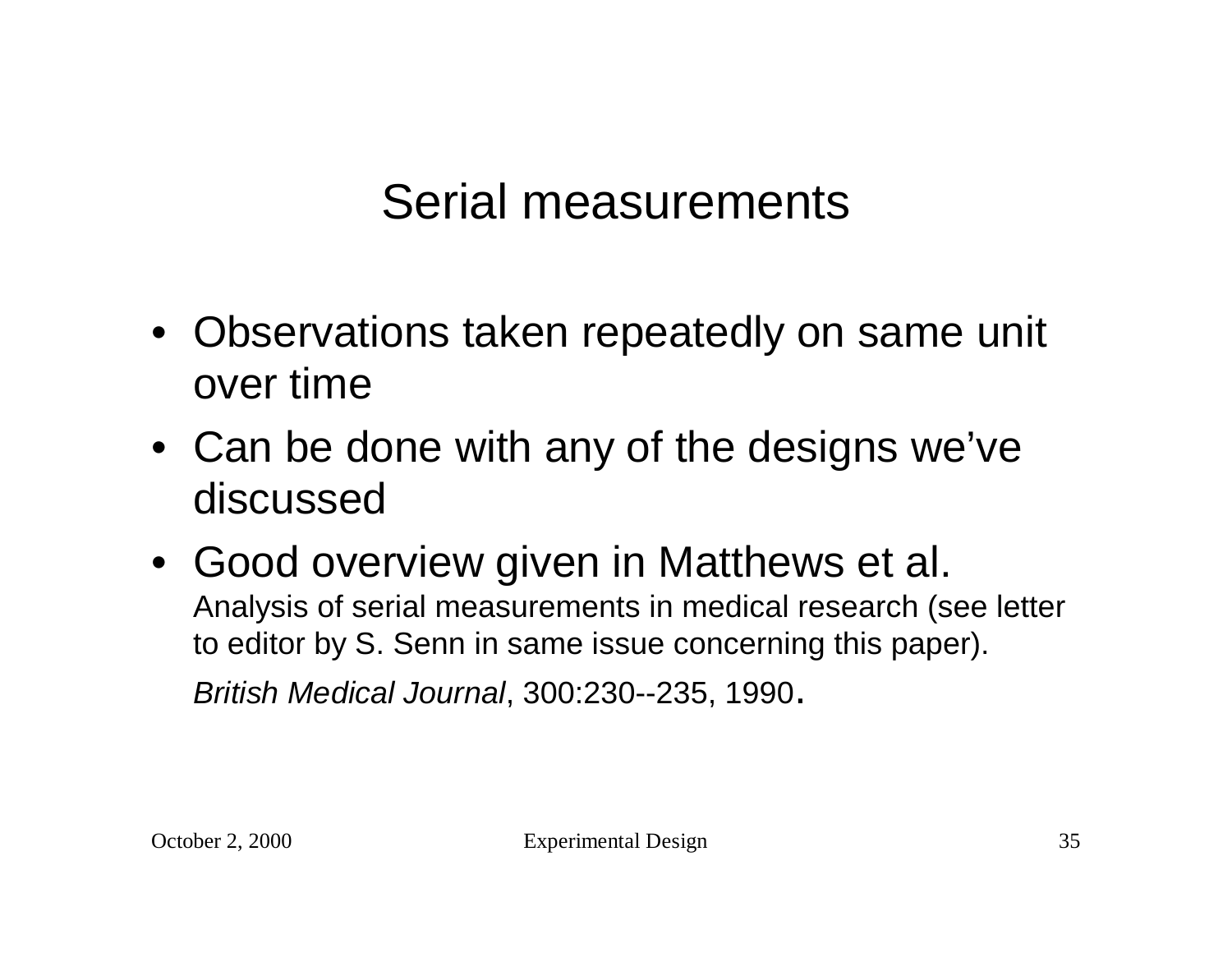#### Example

• Example: Maughan et al (1996) take body temperature measurements over time while subject is exercising



October 2, 2000 Experimental Design 36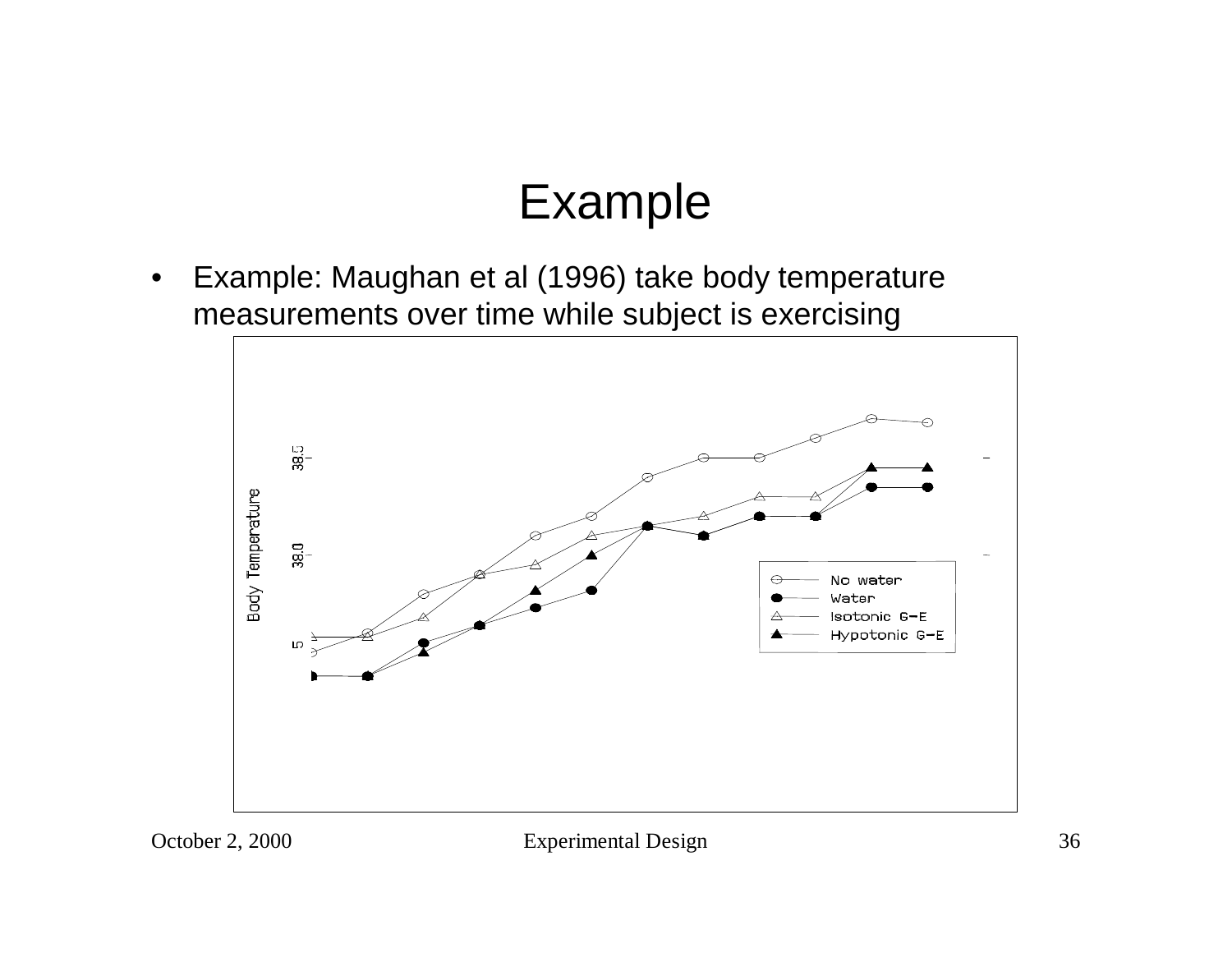### Serial measurements

- Analysis should
	- take within-subject correlations into account or
	- be based on a summary measure
- Analyses generally should not
	- be done by comparing groups time point by time point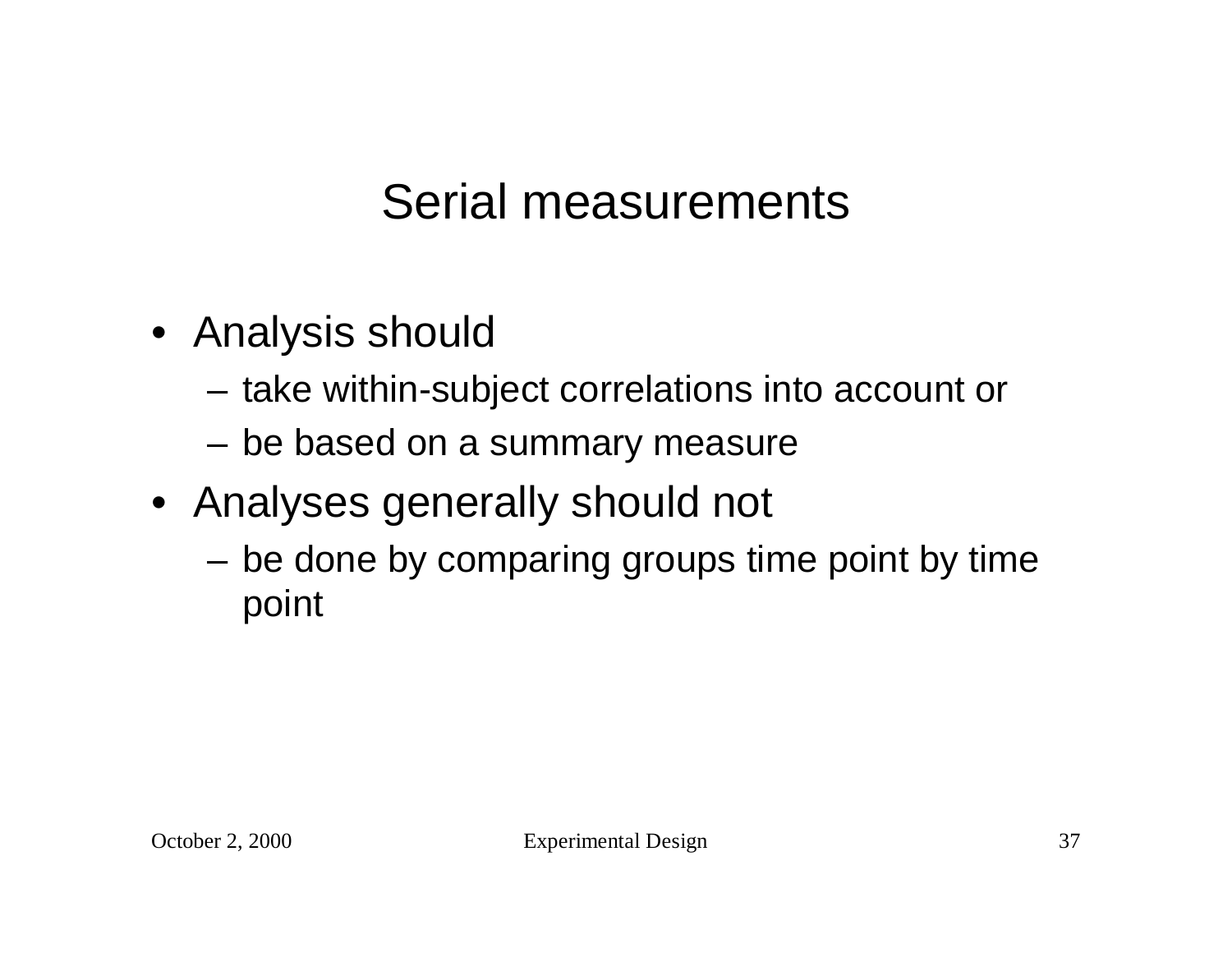#### Serial measurements

- Important to consider within-subject profiles as well as trends across subjects.
- Otherwise
	- can be mislead as to the amount of variation or
	- the direction of effects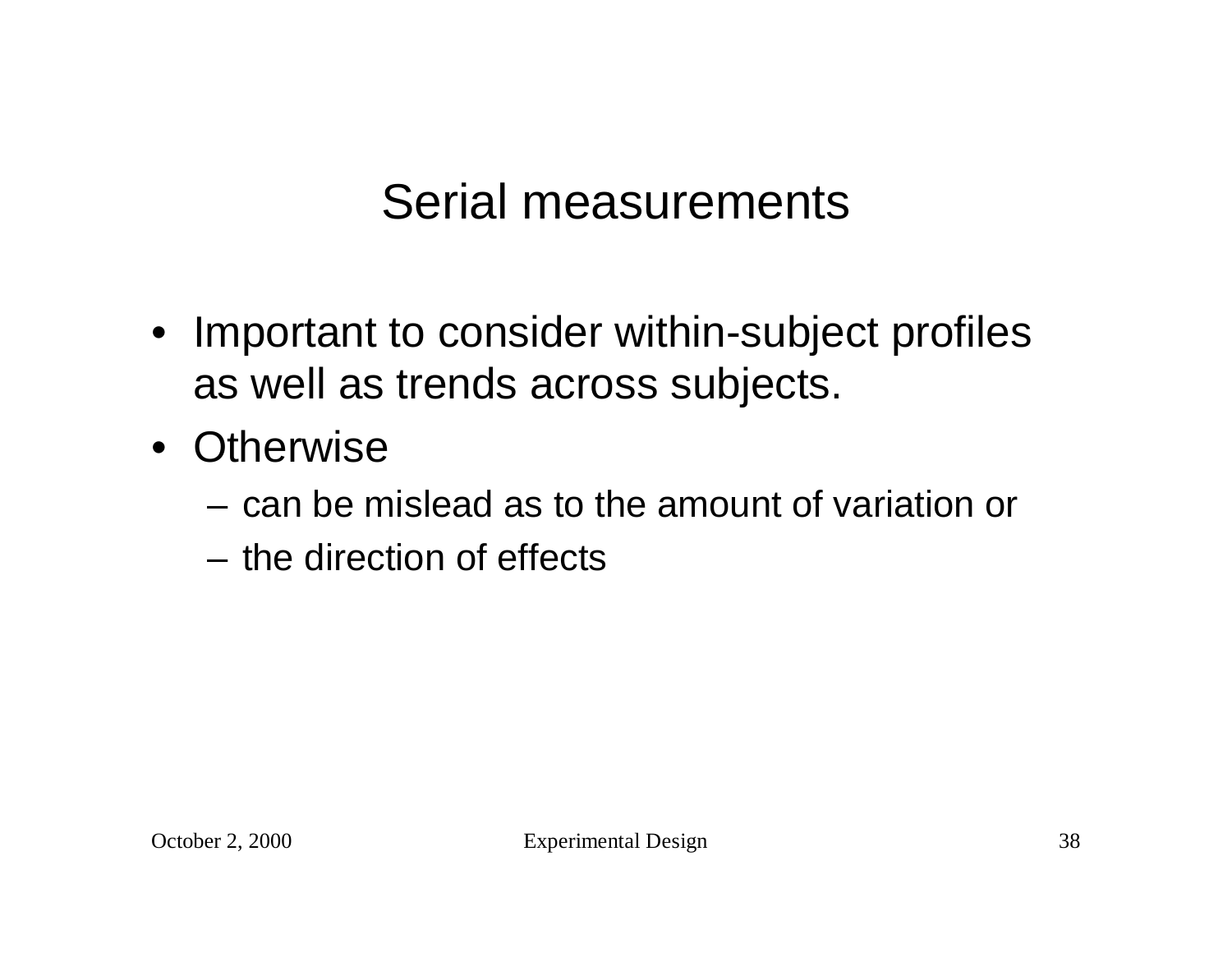# Handling dropouts in longitudinal studies

- Possible approaches.
- Analyze only those who complete therapy.
	- May bias results, especially if reason for dropout is related to outcome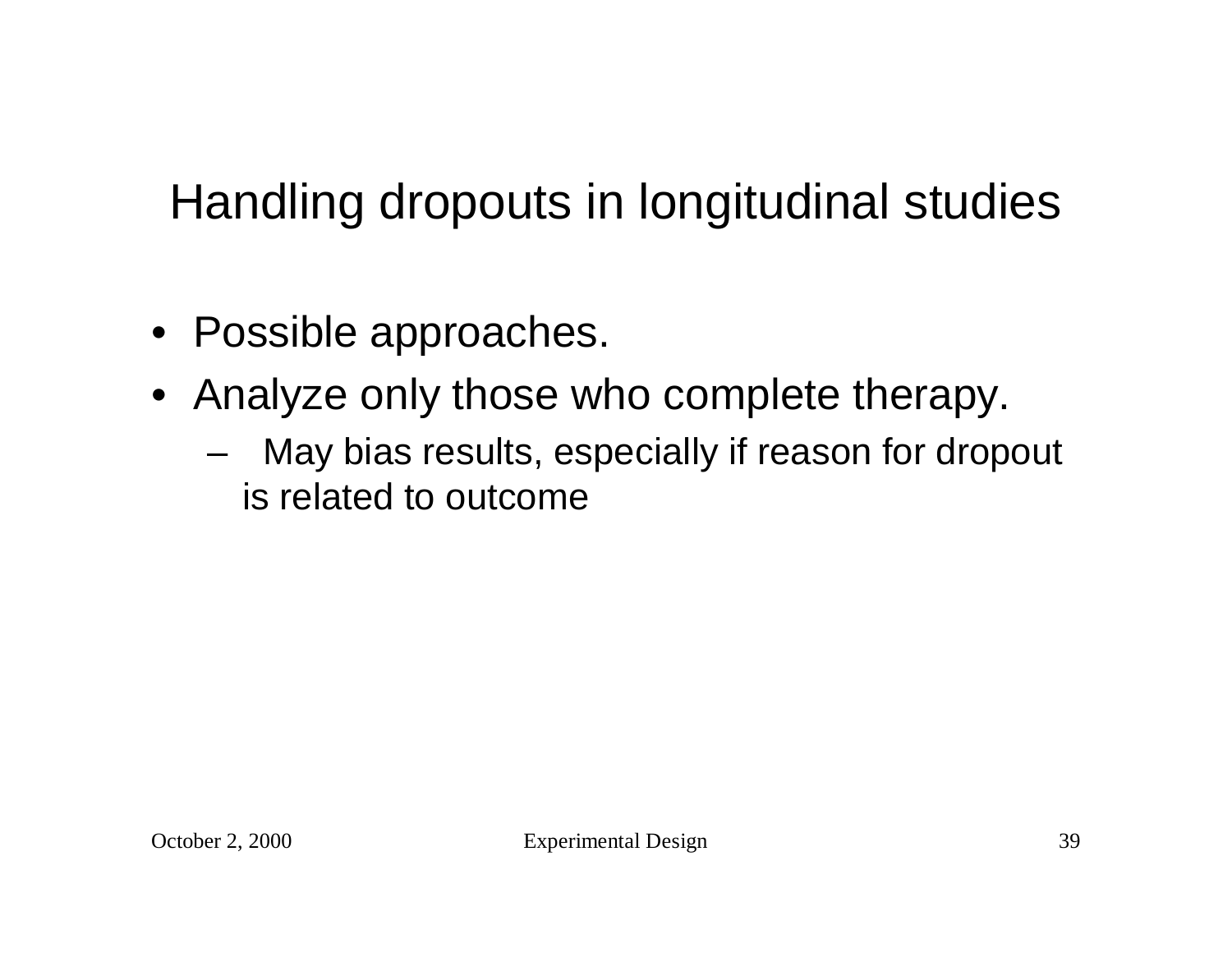# Handling dropouts in longitudinal studies

- Use ``Last Observation Carried Forward (LOCF)'' method.
	- After patient has withdrawn, use the last observation.
	- Could bias results; last observation may not reflect true state of subject
	- Does not provide reasonable assessment of uncertainty
	- Generally dismissed as a method for handling dropouts